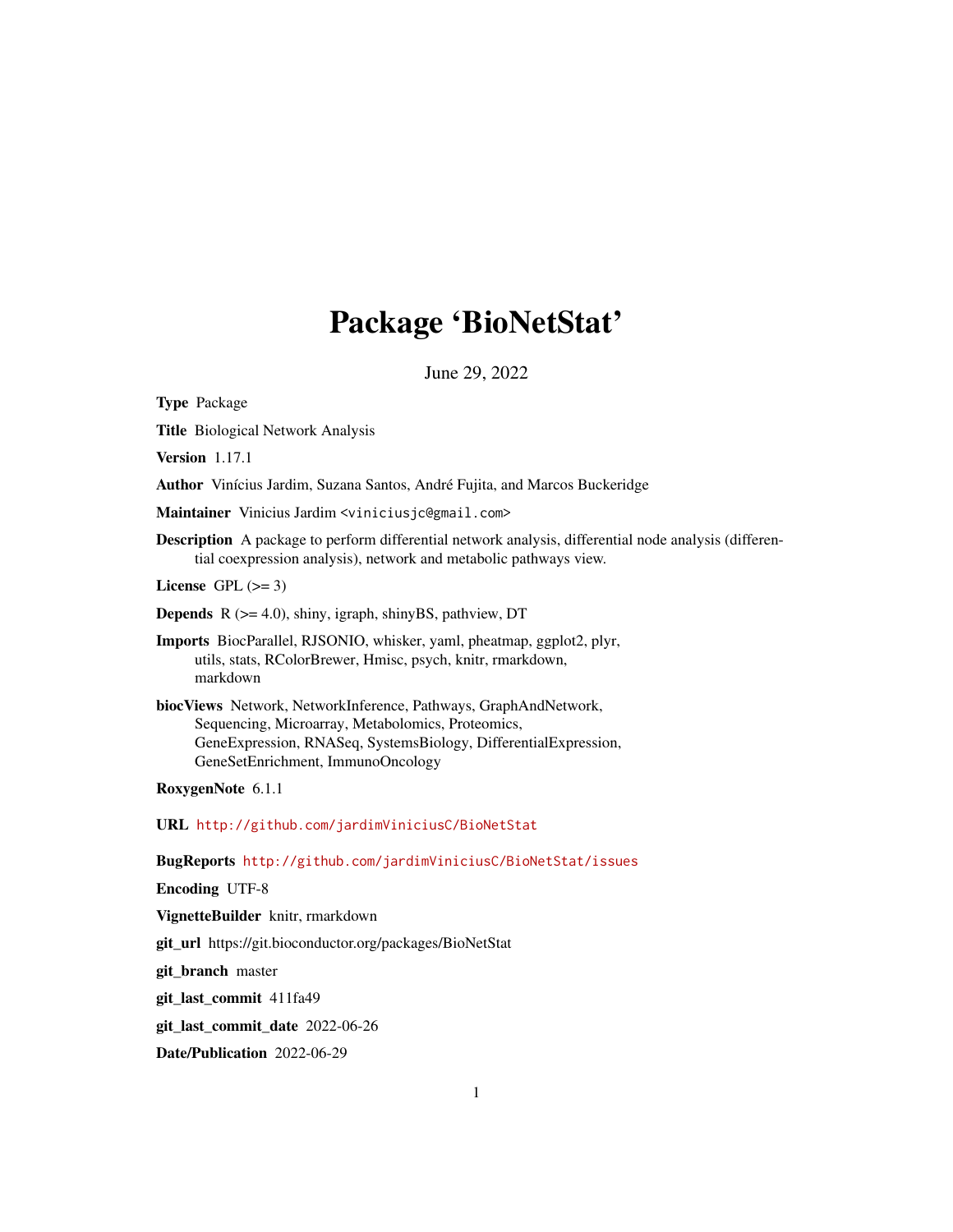# <span id="page-1-0"></span>R topics documented:

|       |             | -6 |
|-------|-------------|----|
|       |             | -8 |
|       |             |    |
|       |             |    |
|       |             |    |
|       | labels      |    |
|       |             |    |
|       |             |    |
|       |             |    |
|       |             |    |
|       |             |    |
|       |             |    |
|       |             |    |
|       |             |    |
|       | readVarFile |    |
|       |             |    |
|       |             |    |
| Index |             | 29 |

adjacencyMatrix *Adjacency matrix*

# Description

creates a function that infers a graph from variables values matrix

# Usage

```
adjacencyMatrix(
 method,
 association = "none",
 threshold = "none",
 thr.value = 0.05,
 weighted = TRUE,abs.values = TRUE
```
# )

| method      | a function that measures the association between the variables values.                                                                                                                                                                        |
|-------------|-----------------------------------------------------------------------------------------------------------------------------------------------------------------------------------------------------------------------------------------------|
| association | a charactere string indicating wich value will be used as association value. The<br>options are "corr" for the correlation value, "pvalue" for nominal pvalue associ-<br>ated to correlation or "fdr" for corrected pvalue for mutiple tests. |
|             |                                                                                                                                                                                                                                               |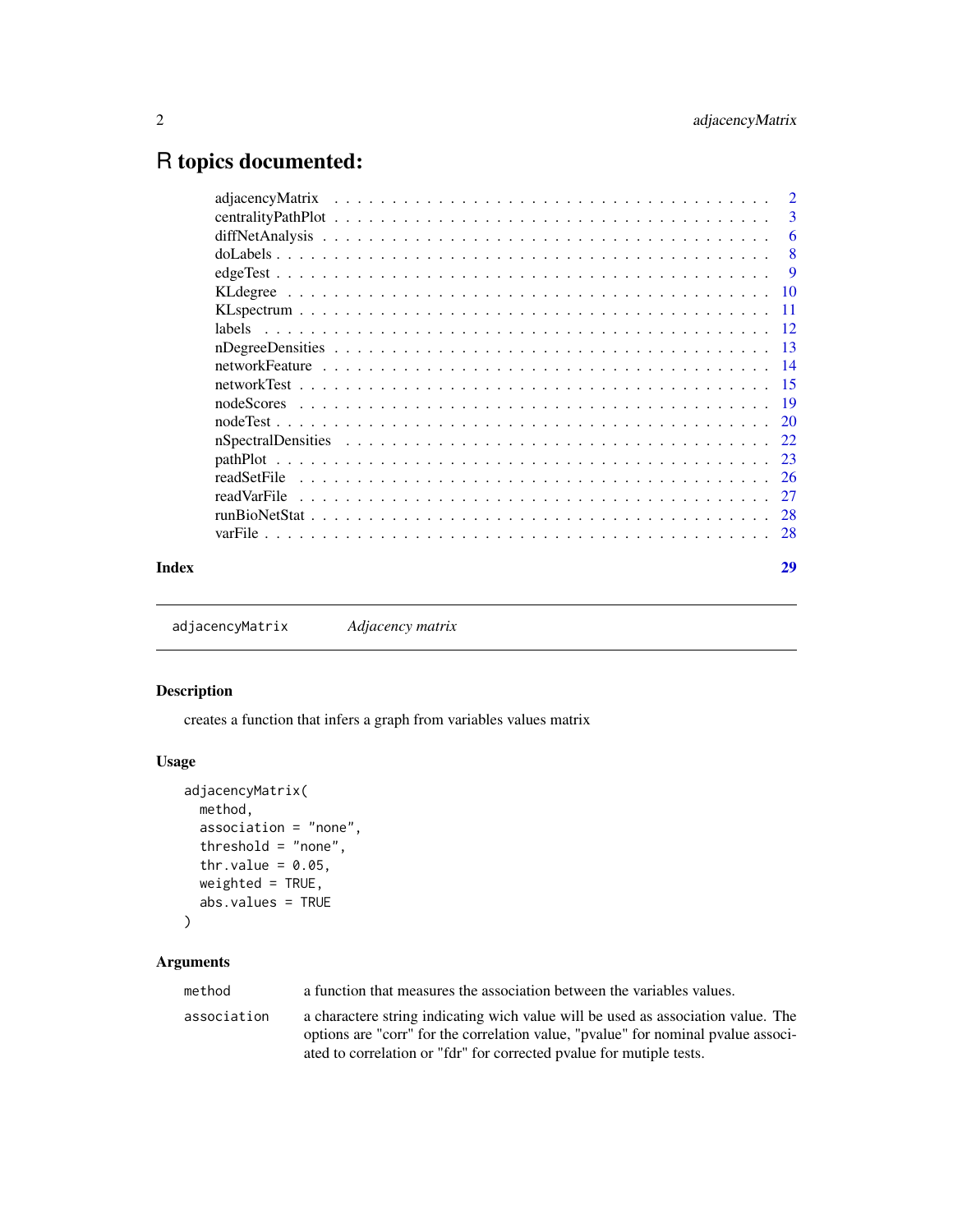<span id="page-2-0"></span>

| threshold  | a charactere string indicating wich value will be used as threshold value. The<br>options are "corr" for the correlation value, "pvalue" for nominal pvalue associ-<br>ated to correlation or "fdr" for corrected pvalue for mutiple tests. If NULL, no<br>edge is removed. |
|------------|-----------------------------------------------------------------------------------------------------------------------------------------------------------------------------------------------------------------------------------------------------------------------------|
| thr.value  | a numeric value. The function removes all edges weighted by a value less than<br>or equal to 'thr. value'.                                                                                                                                                                  |
| weighted   | a logical value. If TRUE, then the edges of the graph are weighted by the asso-<br>ciation degrees between the variables. Otherwise, the edges are are weighted by<br>one.                                                                                                  |
| abs.values | a logical value. If TRUE, then the negatives edges of the graph are changed<br>by its absolutes values. Otherwise, the negative edges are kept with negative<br>weights.                                                                                                    |

# Value

a function that creates an adjacency matrix from variable values data.

#### Examples

```
set.seed(3)
expr <- as.data.frame(matrix(rnorm(120),40,30))
labels<-rep(0:3,10)
functionAdjacencyMatrix <- adjacencyMatrix(method="spearman", association="pvalue",
threshold="fdr", thr.value=0.05, weighted=FALSE)
```
centralityPathPlot *Structural measures of vertices view in metabolic pathways*

### Description

Vertices centralities or clustering coefficient view in KEGG metabolic pathways. centralityPathPlot and pathplot are functions based on pathview function of Pathview package. Pathview is a tool set for pathway based data integration and visualization. It maps and renders user data on relevant pathway graphs. All users need is to supply their gene or compound data and specify the target pathway. Pathview automatically downloads the pathway graph data, parses the data file, maps user data to the pathway, and render pathway graph with the mapped data. Pathview generates both native KEGG view and Graphviz views for pathways. keggview.native and keggview.graph are the two viewer functions, and pathview is the main function providing a unified interface to downloader, parser, mapper and viewer functions.

#### Usage

```
centralityPathPlot(
  gene.data = NULL,
  cpd.data = NULL,threshold = NULL,
  thr.value = 0.05,
```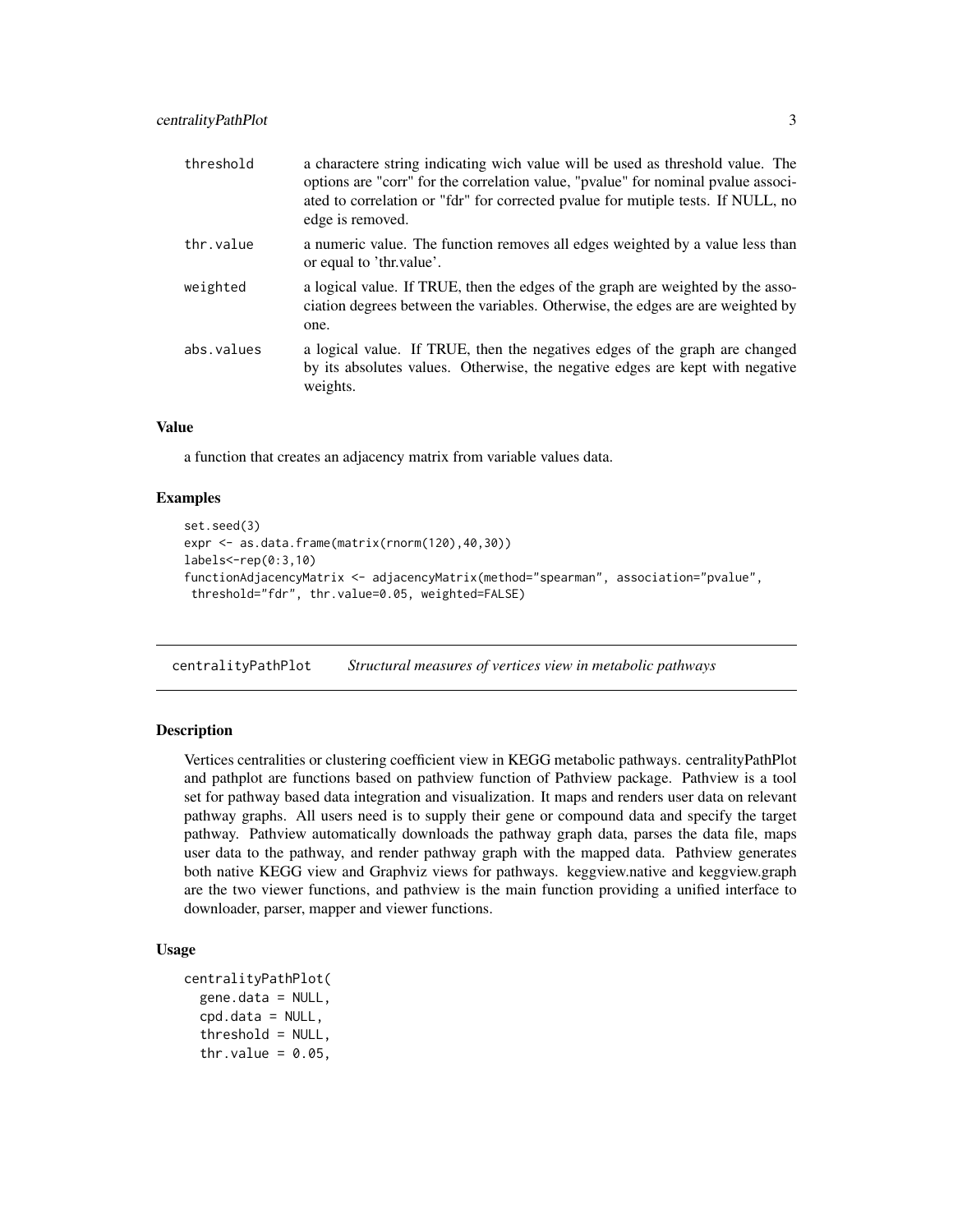```
species,
 pathway.id,
 kegg.native = TRUE,
 file.name = "path",
 limit = list(gene = NULL, cdp = NULL),
 bins = list(gene = 15, cpd = 15),
 both.dirs = list(gene = FALSE, cpd = FALSE),
 mid = list(gene = "white", cpd = "white"),
 high = list(gene = "red", cpd = "red")\mathcal{L}
```

| gene.data   | an output dataframe from diffNetAnalysis function. Data frame structure has<br>genes as rows and statistical test, Nominal p-value, Q-value (p-value FDR ad-<br>just for multiple tests) and networks measures, for each network, as columns.<br>Row names should be gene IDs. Here gene ID is a generic concepts, including<br>multiple types of gene, transcript and protein uniquely mappable to KEGG gene<br>IDs. KEGG ortholog IDs are also treated as gene IDs as to handle metagenomic<br>data. Check details for mappable ID types. Default gene.data=NULL. numeric,<br>character, continuous |
|-------------|-------------------------------------------------------------------------------------------------------------------------------------------------------------------------------------------------------------------------------------------------------------------------------------------------------------------------------------------------------------------------------------------------------------------------------------------------------------------------------------------------------------------------------------------------------------------------------------------------------|
| cpd.data    | the same as gene.data, excpet named with IDs mappable to KEGG compound<br>IDs. Over 20 types of IDs included in CHEMBL database can be used here.<br>Check details for mappable ID types. Default cpd.data=NULL. Note that gene.data<br>and cpd.data can't be NULL simultaneously.                                                                                                                                                                                                                                                                                                                    |
| threshold   | a character indicating which column has to be used to filter which genes or<br>coumponds will be drawn in metabolic map. The options are "pvalue" or "qvalue"<br>to filter by Nominal p-value or Q-value (p-value FDR adjust for multiple tests),<br>respectively. The default threshold=NULL, do not filter any row of data frame.                                                                                                                                                                                                                                                                   |
| thr.value   | a numeric value indicating the upper threshold value to filter data frame rows.                                                                                                                                                                                                                                                                                                                                                                                                                                                                                                                       |
| species     | character, either the kegg code, scientific name or the common name of the tar-<br>get species. This applies to both pathway and gene.data or cpd.data. When<br>KEGG ortholog pathway is considered, species="ko". Default species="hsa", it<br>is equivalent to use either "Homo sapiens" (scientific name) or "human" (com-<br>mon name).                                                                                                                                                                                                                                                           |
| pathway.id  | character vector, the KEGG pathway ID(s), usually 5 digit, may also include the<br>3 letter KEGG species code.                                                                                                                                                                                                                                                                                                                                                                                                                                                                                        |
| kegg.native | logical, whether to render pathway graph as native KEGG graph (.png) or using<br>graphviz layout engine (.pdf). Default kegg.native=TRUE.                                                                                                                                                                                                                                                                                                                                                                                                                                                             |
| file.name   | character, the suffix to be added after the pathway name as part of the output<br>graph file. Sample names or column names of the gene.data or cpd.data are also<br>added when there are multiple samples. Default out.suffix="pathview".                                                                                                                                                                                                                                                                                                                                                             |
| limit       | a list of two numeric elements with "gene" and "cpd" as the names. This ar-<br>gument specifies the limit values for gene.data and cpd.data when converting<br>them to pseudo colors. Each element of the list could be of length 1 or 2.<br>Length 1 suggests discrete data or 1 directional (positive-valued) data, or the                                                                                                                                                                                                                                                                          |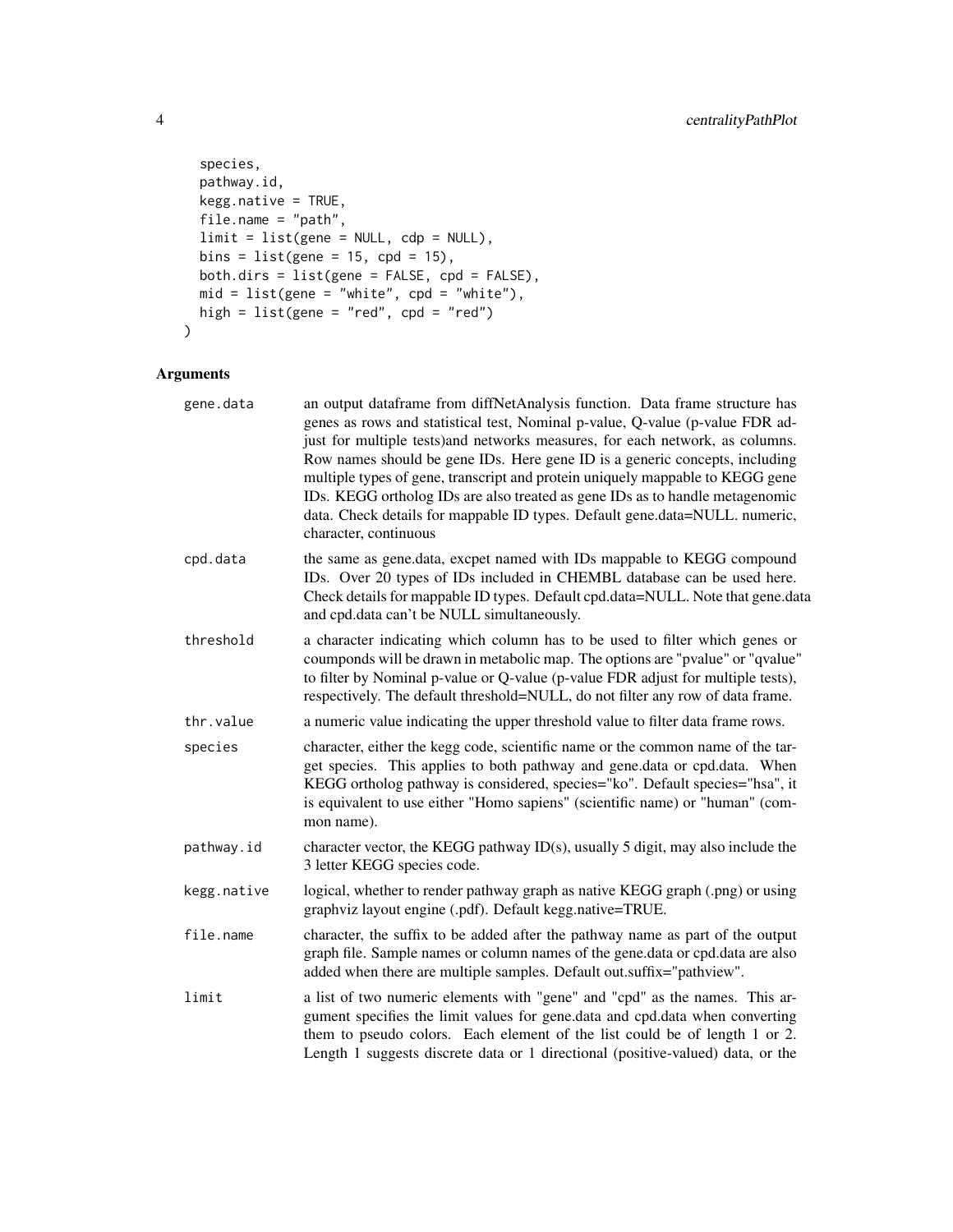|           | absolute limit for 2 directional data. Length 2 suggests 2 directional data. De-<br>fault limit=list(gene=1, $cpd=1$ ).                                                                                                                                                                                                                                                                                                                                                                                                                             |
|-----------|-----------------------------------------------------------------------------------------------------------------------------------------------------------------------------------------------------------------------------------------------------------------------------------------------------------------------------------------------------------------------------------------------------------------------------------------------------------------------------------------------------------------------------------------------------|
| bins      | a list of two integer elements with "gene" and "cpd" as the names. This argument<br>specifies the number of levels or bins for gene. data and cpd. data when converting<br>them to pseudo colors. Default limit=list(gene= $10$ , cpd= $10$ ).                                                                                                                                                                                                                                                                                                      |
| both.dirs | a list of two logical elements with "gene" and "cpd" as the names. This argu-<br>ment specifies whether gene.data and cpd.data are 1 directional or 2 directional<br>data when converting them to pseudo colors. Default limit=list(gene=TRUE,<br>cpd=TRUE).                                                                                                                                                                                                                                                                                        |
| mid, high | each is a list of two colors with "gene" and "cpd" as the names. This argument<br>specifies the color spectra to code gene.data and cpd.data. When data are 1<br>directional (TRUE value in both.dirs), only mid and high are used to specify the<br>color spectra. Default spectra (low-mid-high) "green"-"gray"-"red" and "blue"-<br>"gray"-"yellow" are used for gene.data and cpd.data respectively. The values for<br>'low, mid, high' can be given as color names ('red'), plot color index (2=red),<br>and HTML-style RGB, ("\#FF0000"=red). |

#### Details

This function uses pathview to visualize the vertex structural measures in metabolic maps. Pathview maps and renders user data on relevant pathway graphs. Pathview is a stand alone program for pathway based data integration and visualization. It also seamlessly integrates with pathway and functional analysis tools for large-scale and fully automated analysis. Pathview provides strong support for data Integration. It works with: 1) essentially all types of biological data mappable to pathways, 2) over 10 types of gene or protein IDs, and 20 types of compound or metabolite IDs, 3) pathways for over 2000 species as well as KEGG orthology, 4) varoius data attributes and formats, i.e. continuous/discrete data, matrices/vectors, single/multiple samples etc. To see mappable external gene/protein IDs do: data(gene.idtype.list), to see mappable external compound related IDs do: data(rn.list); names(rn.list). Pathview generates both native KEGG view and Graphviz views for pathways. Currently only KEGG pathways are implemented. Hopefully, pathways from Reactome, NCI and other databases will be supported in the future.

#### Value

From viersion 1.9.3, pathview can accept either a single pathway or multiple pathway ids. The result returned by pathview function is a named list corresponding to the input pathway ids. Each element (for each pathway itself is a named list, with 2 elements ("plot.data.gene", "plot.data.cpd"). Both elements are data.frame or NULL depends on the corresponding input data gene.data and cpd.data. These data.frames record the plot data for mapped gene or compound nodes: rows are mapped genes/compounds, columns are: kegg.names standard KEGG IDs/Names for mapped nodes. It's Entrez Gene ID or KEGG Compound Accessions. labels Node labels to be used when needed. all.mapped All molecule (gene or compound) IDs mapped to this node. type node type, currently 4 types are supported: "gene","enzyme", "compound" and "ortholog". x x coordinate in the original KEGG pathway graph. y y coordinate in the original KEGG pathway graph. width node width in the original KEGG pathway graph. height node height in the original KEGG pathway graph. other columns columns of the mapped gene/compound data and corresponding pseudo-color codes for individual vertex measures The results returned by keggview.native and codekeggview.graph are both a list of graph plotting parameters. These are not intended to be used externally.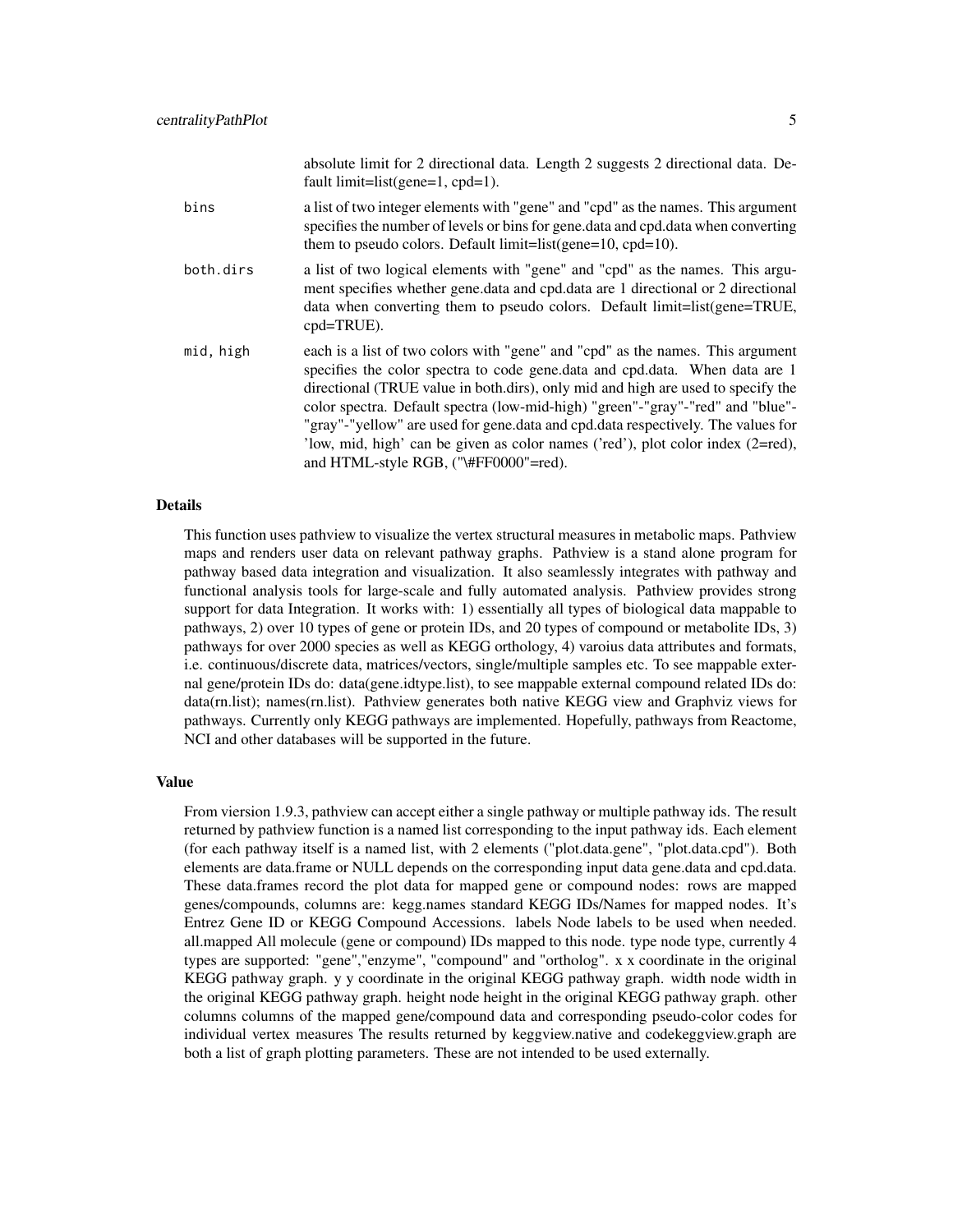#### <span id="page-5-0"></span>References

This function is an adaptation of Luo, W. and Brouwer, C., Pathview: an R/Bioconductor package for pathway based data integration and visualization. Bioinformatics, 2013, 29(14): 1830-1831, doi: 10.1093/bioinformatics/btt285

#### Examples

```
set.seed(5)
expr <- as.data.frame(matrix(rnorm(120),40,30))
labels \leq rep(0:3,10)
adjacencyMatrix1 <- adjacencyMatrix(method="spearman", association="pvalue", threshold="fdr",
thr.value=0.05, weighted=FALSE)
vertexCentrality <- degreeCentralityVertexTest(expr, labels, adjacencyMatrix1,numPermutations=10)
vertexCentrality2<-cbind(c(4790, 4791, 4792, 4793, 84807, 4794, 4795, 64332, 595, 898, 23552,
1017, 8099, 10263, 4609, 23077, 26292, 84073, 4610, 4613, 10408, 80177, 114897, 114898, 114899,
 114900, 114904, 114905, 390664, 338872),vertexCentrality)
centralityPathPlot(gene.data=vertexCentrality2, cpd.data=NULL, threshold="pvalue", thr.value=1,
species="hsa" , pathway.id="05200", kegg.native=TRUE, file.name="path_example",
limit = list(gene = NULL, cdp = NULL), bins = list(gene = 15, cpd = 15),both.dirs= list(gene = FALSE,cpd = FALSE), mid =list(gene = "white", cpd = "white"),
high = list(gene = "red", cpd = "red")
```
diffNetAnalysis *Differential network analysis method*

#### Description

Differential network analysis method

#### Usage

```
diffNetAnalysis(
  method,
  options = list(bandwidth = "Sturges"),
  varFile,
  labels,
  varSets = NULL,
  adjacencyMatrix,
  numPermutations = 1000,
 print = TRUE,
  resultsFile = NULL,
  seed = NULL,
 min.vert = 5.
 BPPARAM = NULL,
  na.rm = NULL
)
```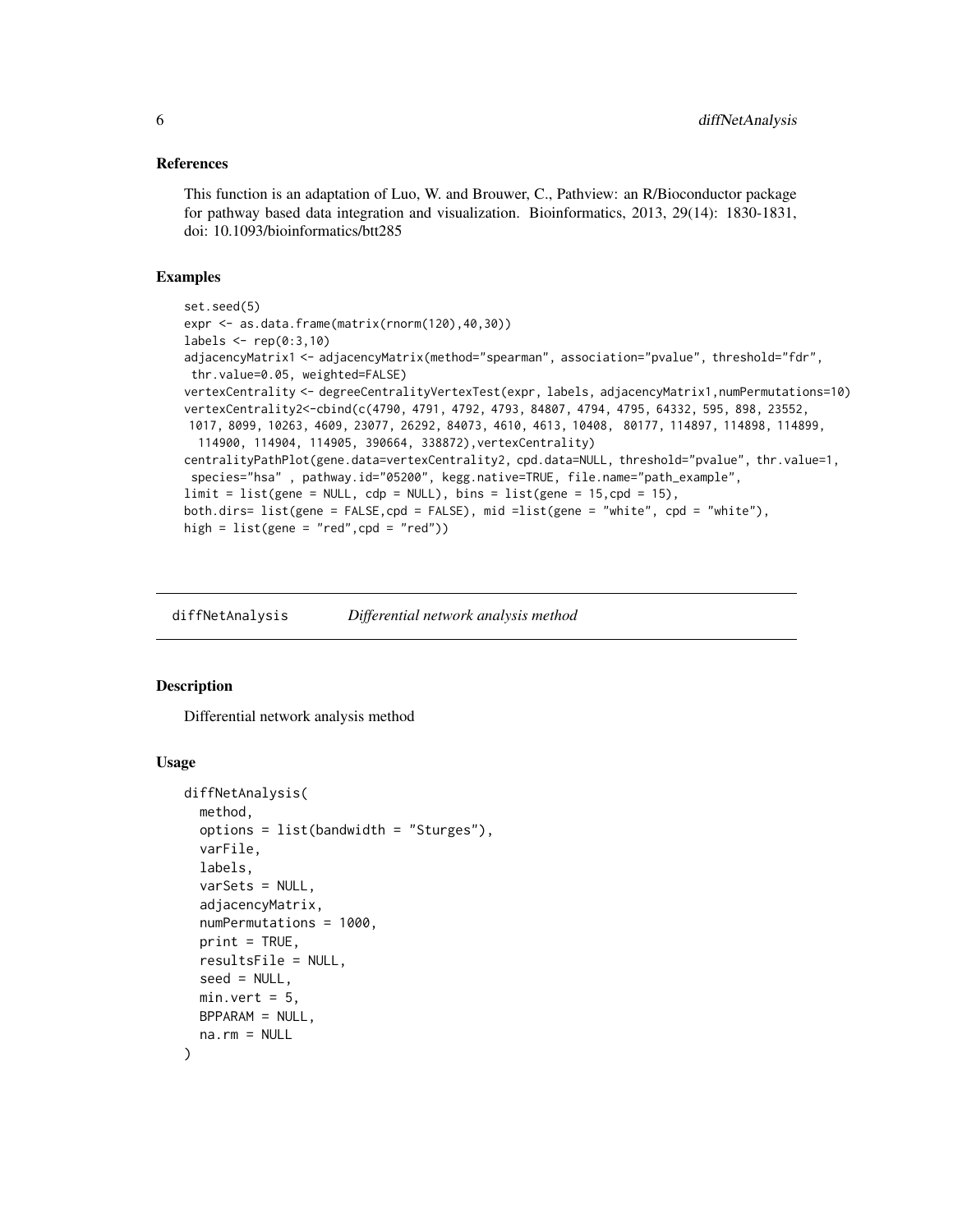# diffNetAnalysis 7

# Arguments

| method          | a function that receives two adjacency matrices and returns a list containing a<br>statistic theta that measures the difference between them, and a p-value for the<br>test H0: theta = 0 against H1: theta > 0.                                                                           |
|-----------------|--------------------------------------------------------------------------------------------------------------------------------------------------------------------------------------------------------------------------------------------------------------------------------------------|
| options         | a list contaning parameters used by 'method'. Used only in degreeDistribution-<br>Test, spectralEntropyTest and spectralDistributionTest functions. It can be set to<br>either list(bandwidth="Sturges") or list(bandwidth="Silverman").                                                   |
| varFile         | a numeric matrix contaning variables values data.                                                                                                                                                                                                                                          |
| labels          | a vector of -1s, 0s, and 1s associating each sample with a phenotype. The value<br>0 corresponds to the first phenotype class of interest, 1 to the second phenotype<br>class of interest, and -1 to the other classes, if there are more than two classes in<br>the gene expression data. |
| varSets         | a list of gene sets. Each element of the list is a character vector v, where $v[1]$<br>contains the gene set name, $v[2]$ descriptions about the set, $v[3length(v)]$ the<br>genes that belong to the set.                                                                                 |
| adjacencyMatrix |                                                                                                                                                                                                                                                                                            |
|                 | a function that receives a numeric matrix containing gene expression data and<br>returns the adjacency matrix of the inferred co-expression graph.                                                                                                                                         |
| numPermutations |                                                                                                                                                                                                                                                                                            |
|                 | the number of permutations for the permutation test.                                                                                                                                                                                                                                       |
| print           | a logical. If true, it prints execution messages on the screen. results File: path to<br>a file where the partial results of the analysis will be saved. If NULL, then no<br>partial results are saved.                                                                                    |
| resultsFile     | a ".RData" file name to be saved in tha work directory.                                                                                                                                                                                                                                    |
| seed            | the seed for the random number generators. If it is not null then the sample<br>permutations are the same for all the gene sets.                                                                                                                                                           |
| min.vert        | lower number of nodes (variables) that has to be to compare the networks.                                                                                                                                                                                                                  |
| <b>BPPARAM</b>  | An optional BiocParallelParam instance determining the parallel back-end to be<br>used during evaluation, or a list of BiocParallelParam instances, to be applied in<br>sequence for nested calls to BiocParallel functions. #MulticoreParam()                                             |
| na.rm           | remove the NA values by excluding the rows ("row") or the columns ("col") that<br>contaings it. If NULL (default) the NA values are not removed.                                                                                                                                           |

# Value

a data frame containing the name, size, test statistic, nominal p-value and adjusted p-value (q-value) associated with each gene set.

```
# Glioma data
data("varFile")
gliomaData <- system.file("extdata", "variablesValue_BioNetStat_tutorial_data.csv", package = "BioNetStat")
labels<-doLabels(gliomaData)
adjacencyMatrix1 <- adjacencyMatrix(method="spearman", association="pvalue", threshold="fdr",
```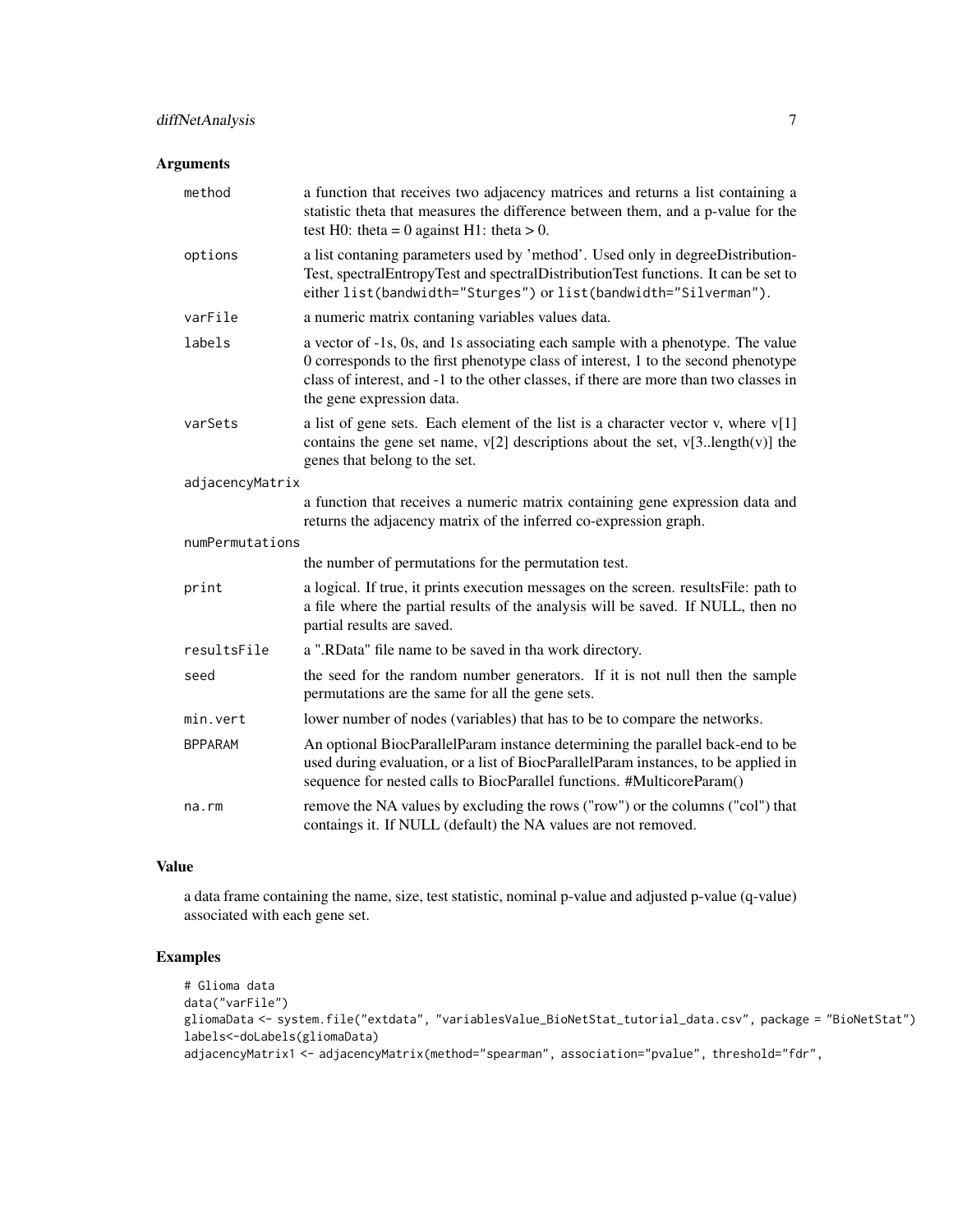```
thr.value=0.05, weighted=FALSE)
diffNetAnalysis(method=degreeCentralityTest, varFile=varFile, labels=labels, varSets=NULL,
adjacencyMatrix=adjacencyMatrix1, numPermutations=1, print=TRUE, resultsFile=NULL,
 seed=NULL, min.vert=5, option=NULL)
# The numPermutations number is 1 to do a faster example, but we advise to use unless 1000 permutations in real analy
# Random data
set.seed(1)
varFile <- as.data.frame(matrix(rnorm(120),40,30))
labels<-data.frame(code=rep(0:3,10),names=rep(c("A","B","C","D"),10))
adjacencyMatrix1 <- adjacencyMatrix(method="spearman", association="pvalue", threshold="fdr",
thr.value=0.05, weighted=FALSE)
diffNetAnalysis(method=degreeCentralityTest, varFile=varFile, labels=labels, varSets=NULL,
 adjacencyMatrix=adjacencyMatrix1, numPermutations=10, print=TRUE, resultsFile=NULL,
```

```
seed=NULL, min.vert=5, option=NULL)
```
#### doLabels *Class vector of data table*

# Description

Class vector of data table

# Usage

```
doLabels(fileName, factorName = NULL, classes = NULL, dec = ".", sep = ";")
```
#### Arguments

| fileName   | the name of the file which the data are to be read from. Each row of the table<br>appears as one line of the file. If it does not contain an absolute path, the file<br>name is relative to the current working directory, getwd().                                                                            |
|------------|----------------------------------------------------------------------------------------------------------------------------------------------------------------------------------------------------------------------------------------------------------------------------------------------------------------|
| factorName | string indicating the column name used to determine the labels of each row of<br>matrix data. The NULL (default) indicates that the first column will be used.                                                                                                                                                 |
| classes    | a vector of strings indicating which labels of choosed column will be compared,<br>the minimum are two labels. The NULL (default) indicates that all classes will<br>be compared.                                                                                                                              |
| dec        | the character used in the file for decimal points.                                                                                                                                                                                                                                                             |
| sep        | the field separator character. Values on each line of the file are separated by<br>this character. If sep $=$ "" the separator is white space, that is one or more<br>spaces, tabs, newlines or carriage returns, if sep=NULL (default), the function<br>uses tabulation for .txt files or ";" for .csv files. |

#### Value

a vector that identify each row of the readVarFile object as a sample belonging to a state (network).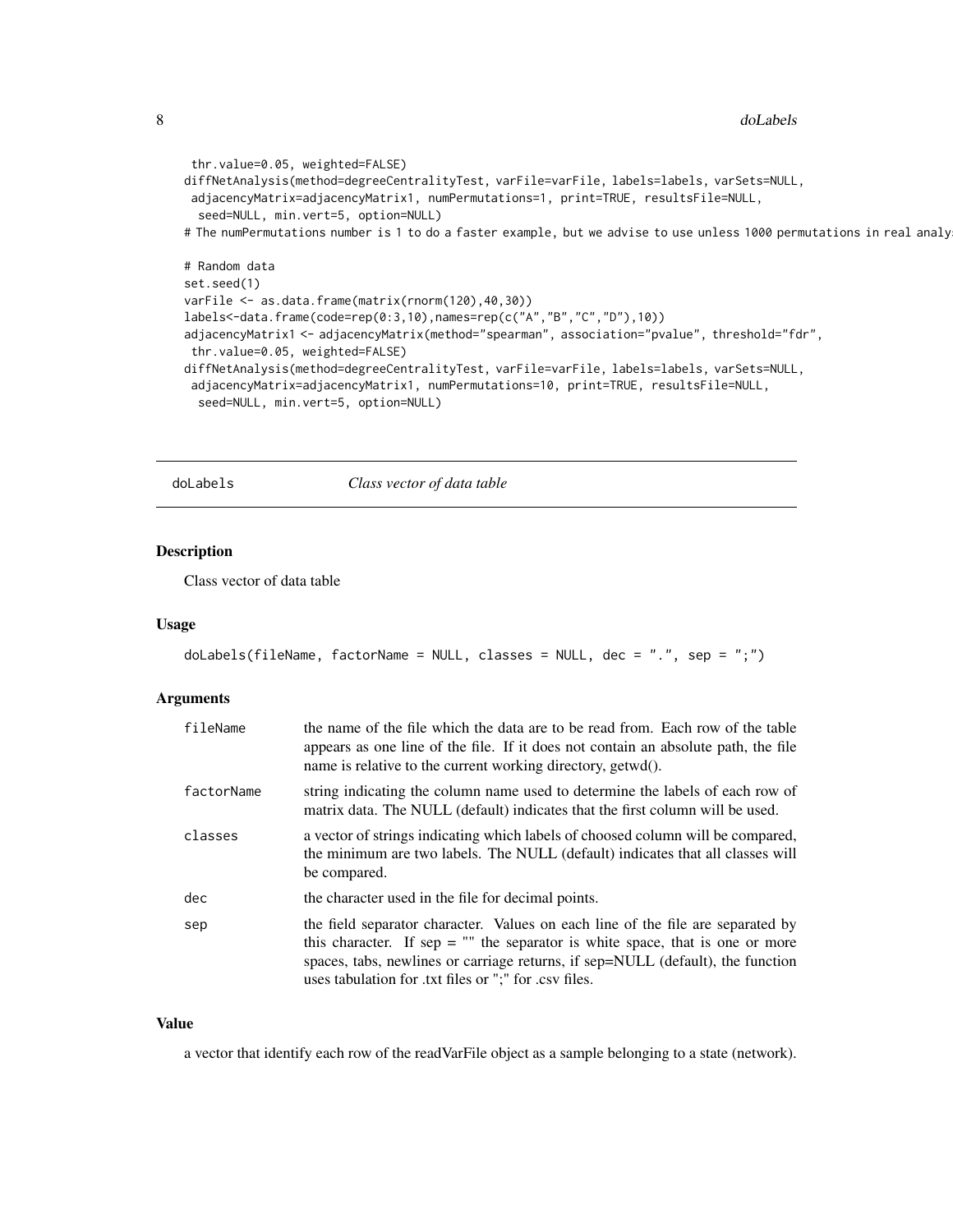#### <span id="page-8-0"></span>edgeTest 9

# Examples

```
# Glioma file
gliomaData <- system.file("extdata", "variablesValue_BioNetStat_tutorial_data.csv", package = "BioNetStat")
labels<-doLabels(gliomaData)
# Random file
test1 <- as.data.frame(cbind(rep(LETTERS[1:4],each=10),matrix(rnorm(120),40,30)))
tfl<-tempfile(fileext = ".csv")
write.table(test1, tfl,sep=";",row.names=FALSE)
labels<-doLabels(tfl)
```
edgeTest *Edge score equality test*

# Description

Nodes scores equality test between network

#### Usage

```
edgeBetweennessEdgeTest(
  expr,
  labels,
  adjacencyMatrix,
 numPermutations = 1000,
 options = NULL,
 BPPARAM = NULL
\lambda
```

| expr            | Matrix of variables (columns) vs samples (rows)                                                                                                                                                                                               |  |
|-----------------|-----------------------------------------------------------------------------------------------------------------------------------------------------------------------------------------------------------------------------------------------|--|
| labels          | a vector in which a position indicates the phenotype of the corresponding sample<br>or state                                                                                                                                                  |  |
| adjacencyMatrix |                                                                                                                                                                                                                                               |  |
|                 | a function that returns the adjacency matrix for a given variables values matrix                                                                                                                                                              |  |
| numPermutations |                                                                                                                                                                                                                                               |  |
|                 | number of permutations that will be carried out in the permutation test                                                                                                                                                                       |  |
| options         | argument non used in this function                                                                                                                                                                                                            |  |
| <b>BPPARAM</b>  | An optional BiocParallelParam instance determining the parallel back-end to be<br>used during evaluation, or a list of BiocParallelParam instances, to be applied in<br>sequence for nested calls to BiocParallel functions. MulticoreParam() |  |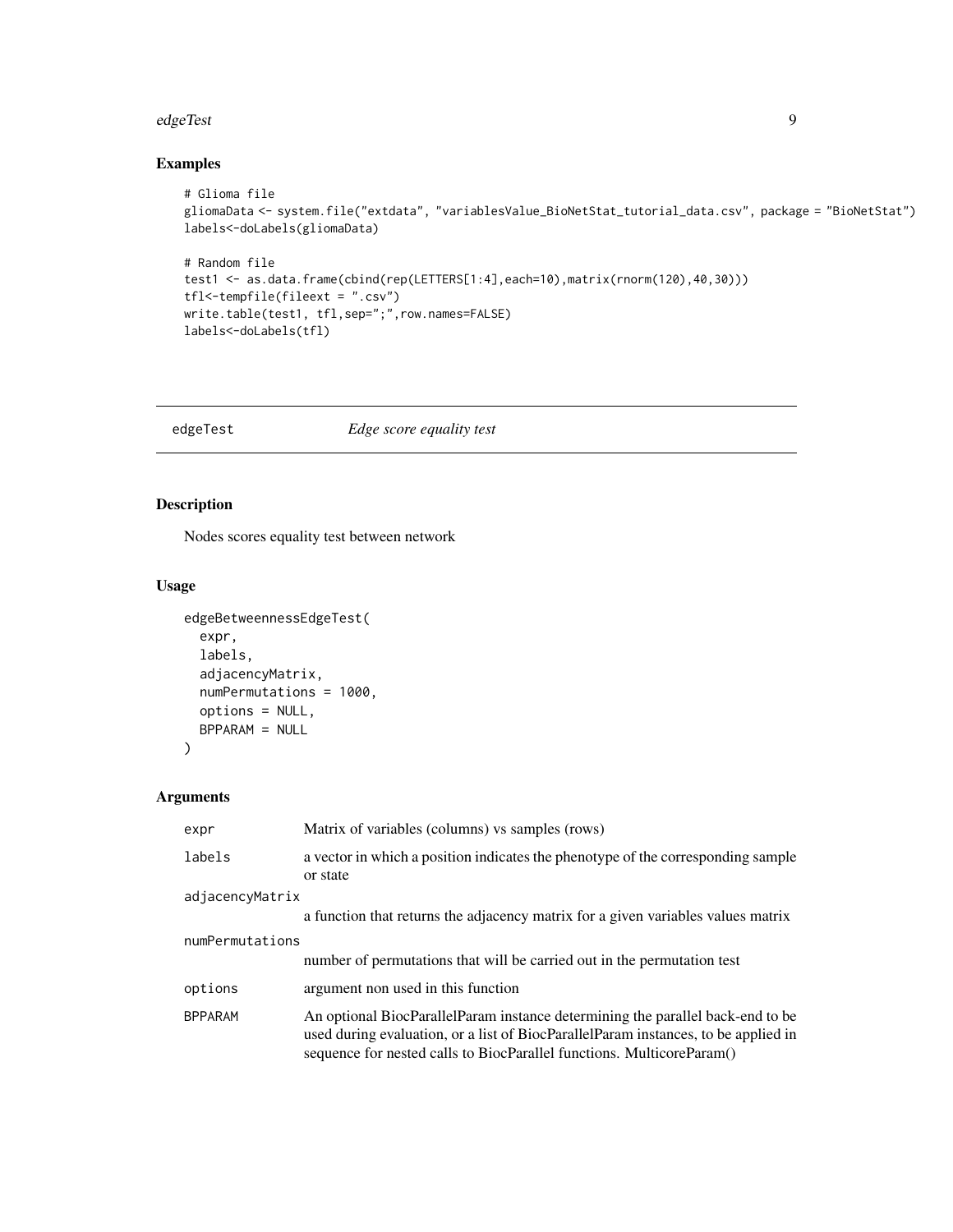A table, containing on the columns, the following informations for each variable (rows): "Test Statistic" - difference among the degree centrality of a node in two or more networks associated with each phenotype "Nominal p-value" - the Nominal p-value of the test "Q-value" - the q-value of the test, correction of p-value by FDR to many tests "Factor n" - the node degree centrality in each network compared

#### Examples

```
set.seed(1)
expr <- as.data.frame(matrix(rnorm(120),40,30))
labels<-data.frame(code=rep(0:3,10),names=rep(c("A","B","C","D"),10))
adjacencyMatrix1 <- adjacencyMatrix(method="spearman", association="pvalue",
threshold="fdr", thr.value=0.05, weighted=FALSE)
# The numPermutations number is 1 to do a faster example, but we advise to use unless 1000 permutations in real analy
# Edge betweenness centrality test
diffNetAnalysis(method=edgeBetweennessEdgeTest, varFile=expr, labels=labels, varSets=NULL,
 adjacencyMatrix=adjacencyMatrix1, numPermutations=1, print=TRUE, resultsFile=NULL,
```

```
seed=NULL, min.vert=5, option=NULL)
```

| KLdegree | Kullback-Liebler divergence among the density functions of the de- |
|----------|--------------------------------------------------------------------|
|          | grees of two or more graphs                                        |

#### Description

'KLdegree' computes the Kullback-Liebler divergence among the density functions of the degrees of two or more graphs

#### Usage

```
KLdegree(f)
```
# Arguments

f a list containing the components 'x' and 'densities'. The first element is the vector 'x' of 'npoints' coordinates of the points where the density function i estimated, and the second is a vector 'y' of the estimated density values.

#### Value

returns a list containing the components 'theta' and 'partial'. 'theta' is a value representaing the Kullback-Liebler divergence among the corresponding distributions. 'partial' is a vector of KL divergences between each network distribuiton and the average degree distribution.

<span id="page-9-0"></span>

# Value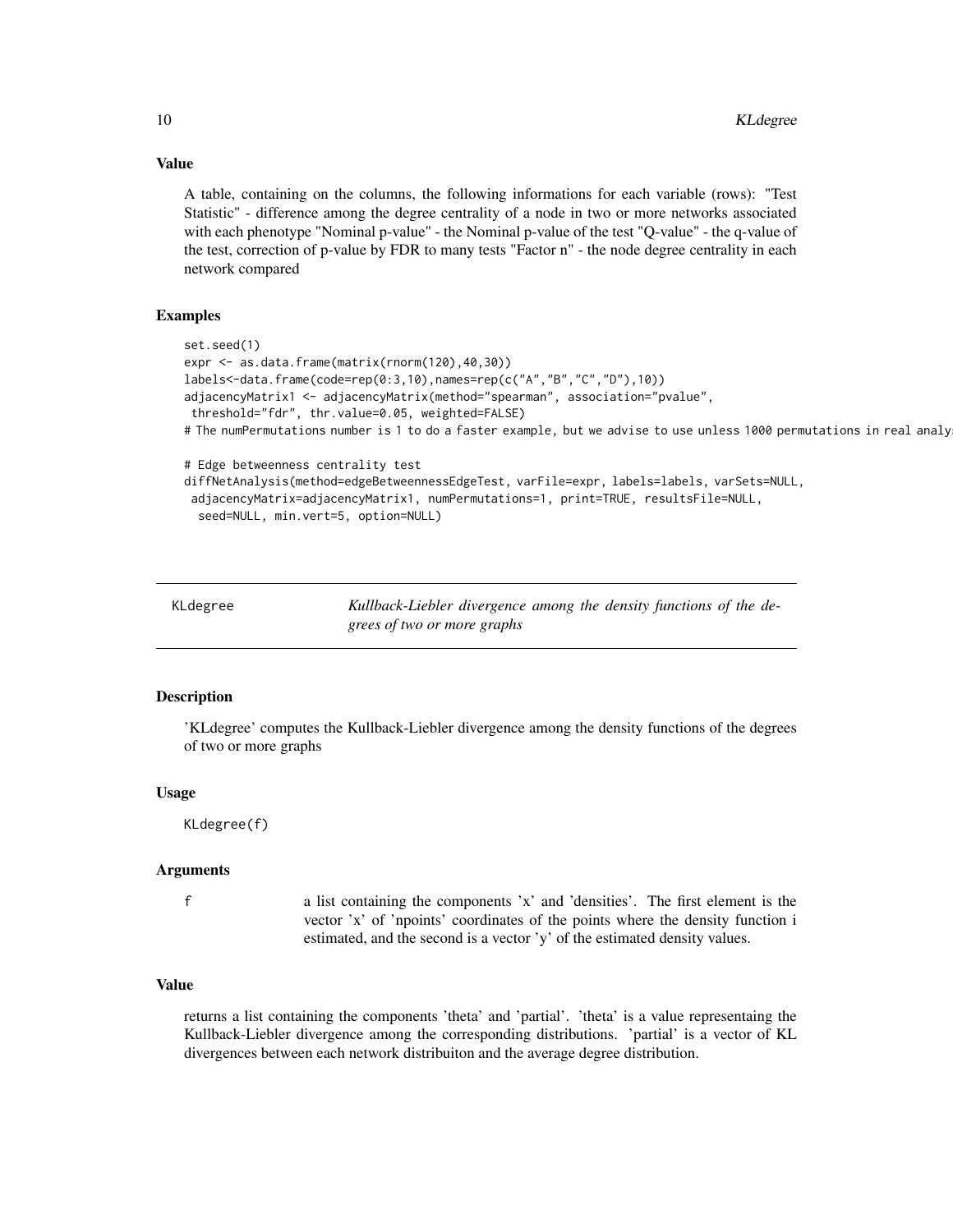# <span id="page-10-0"></span>KLspectrum 11

# See Also

graph.strength

density

#### Examples

```
G \leq -list()G[[1]]<-erdos.renyi.game(30,0.6)
G[[2]] <-barabasi.game(30, power = 1)
G[[3]]<-watts.strogatz.game(2,30,2,0.3)
f<-nDegreeDensities(G, npoints=1024, bandwidth="Sturges")
KLdegree(f)
```
KLspectrum *Kullback-Liebler divergence among the spectral density functions of two or more graphs*

#### Description

'KLspectrum' computes the Kullback-Liebler divergence among the spectral density functions of two or more graphs

#### Usage

KLspectrum(f)

# Arguments

f a list containing the components 'x' and 'densities'. The first element is the vector 'x' of 'npoints' coordinates of the points where the density function i estimated, and the second is a vector 'y' of the estimated density values.

#### Value

returns a list containing the components 'theta' and 'partial'. 'theta' is a value representaing the Kullback-Liebler divergence among the corresponding distributions. 'partial' is a vector of KL divergences between each network distribuiton and the average spectral distribution.

# See Also

graph.strength density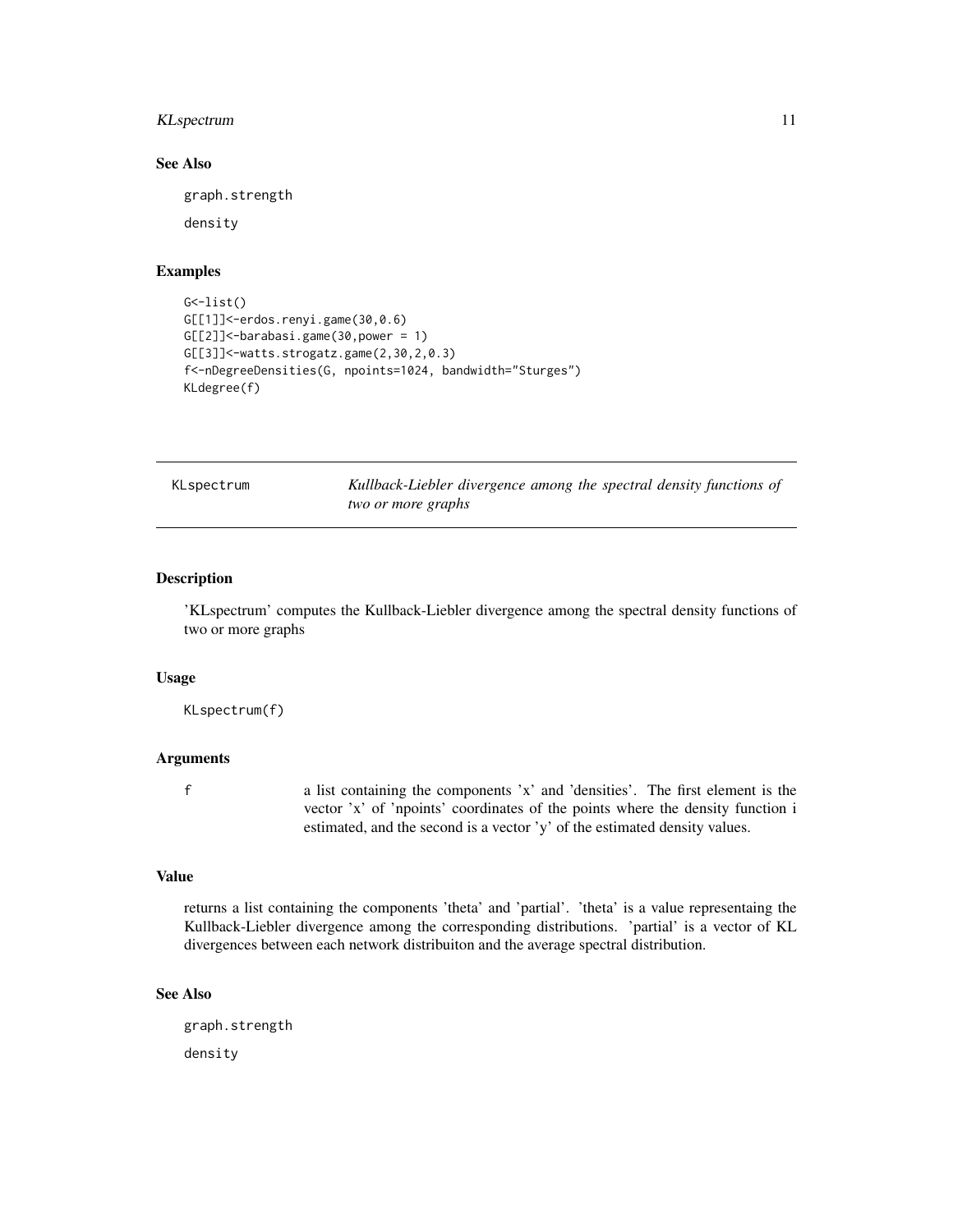<span id="page-11-0"></span>12 labels and the set of the set of the set of the set of the set of the set of the set of the set of the set of the set of the set of the set of the set of the set of the set of the set of the set of the set of the set of

#### Examples

```
A<-list()
A[[1]]<-as.matrix(as_adj(erdos.renyi.game(30,0.6,directed = FALSE)))
A[[2]]<-as.matrix(as_adj(barabasi.game(30,power = 1,directed = FALSE)))
A[[3]]<-as.matrix(as_adj(watts.strogatz.game(1,30,2,0.3)))
f<-nSpectralDensities(A, bandwidth="Sturges")
KLspectrum(f)
```
# labels *Labels of glioma tissues in gene expression*

# Description

Labels of glioma tissues in gene expression

# Usage

```
data(labels)
```
# Format

Vector which associates each row of data.frame (varFile) with a state (that will be an network).

#### Source

[TCGA - The Cancer Genome Atlas](https://cancergenome.nih.gov/)

# References

KINKER, G. S. et al. Deletion and low expression of NFKBIA are associated with poor prognosis in lower-grade glioma patients. Scientific Reports, v. 6, n. April, p. 24160, 2016.

```
data(labels)
# Run BNS analysis
```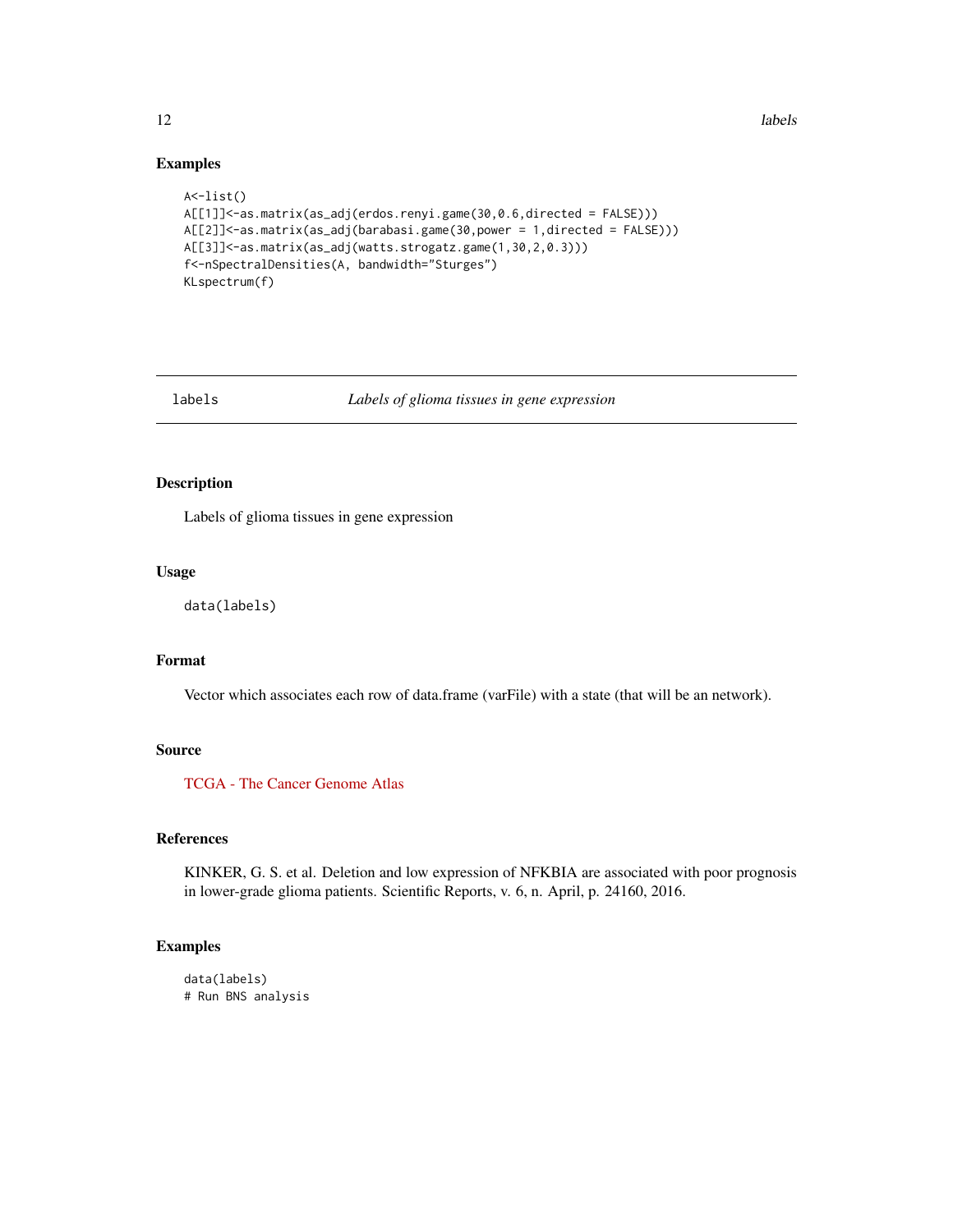<span id="page-12-0"></span>nDegreeDensities *Density functions of the degrees of n graphs*

# Description

'nDegreeDensities' estimates the density functions of the degrees for n graphs at the same coordinates

#### Usage

```
nDegreeDensities(
  Gs,
  npoints = 1024,bandwidth = "Sturges",
  from = NULL,to = NULL
)
```
#### Arguments

| Gs        | a list of n igraph graphs objects                               |
|-----------|-----------------------------------------------------------------|
| npoints   | number of points used in density function estimation            |
| bandwidth | a parameters. It can be set to either "Sturges" or "Silverman". |
| from      | the lower value used to build the distribution                  |
| to        | the higher value used to build the distribution                 |

# Value

a list containing the components 'x' and 'densities'. The first element is the vector 'x' of 'npoints' coordinates of the points where the density function i estimated, and the second is a vector 'y' of the estimated density values.

# See Also

graph.strength density

```
G \leftarrowlist()G[[1]]<-erdos.renyi.game(30,0.6)
G[[2]]<-barabasi.game(30,power = 1)
G[[3]]<-watts.strogatz.game(2,30,2,0.3)
d<-nDegreeDensities(G, npoints=1024, bandwidth="Sturges")
par(mfrow=c(1,3))
plot(d$x,d$densities[,1],main="Erdos-Renyi\n Degree distribution",
xlab="Degree",ylab="Frequency")
```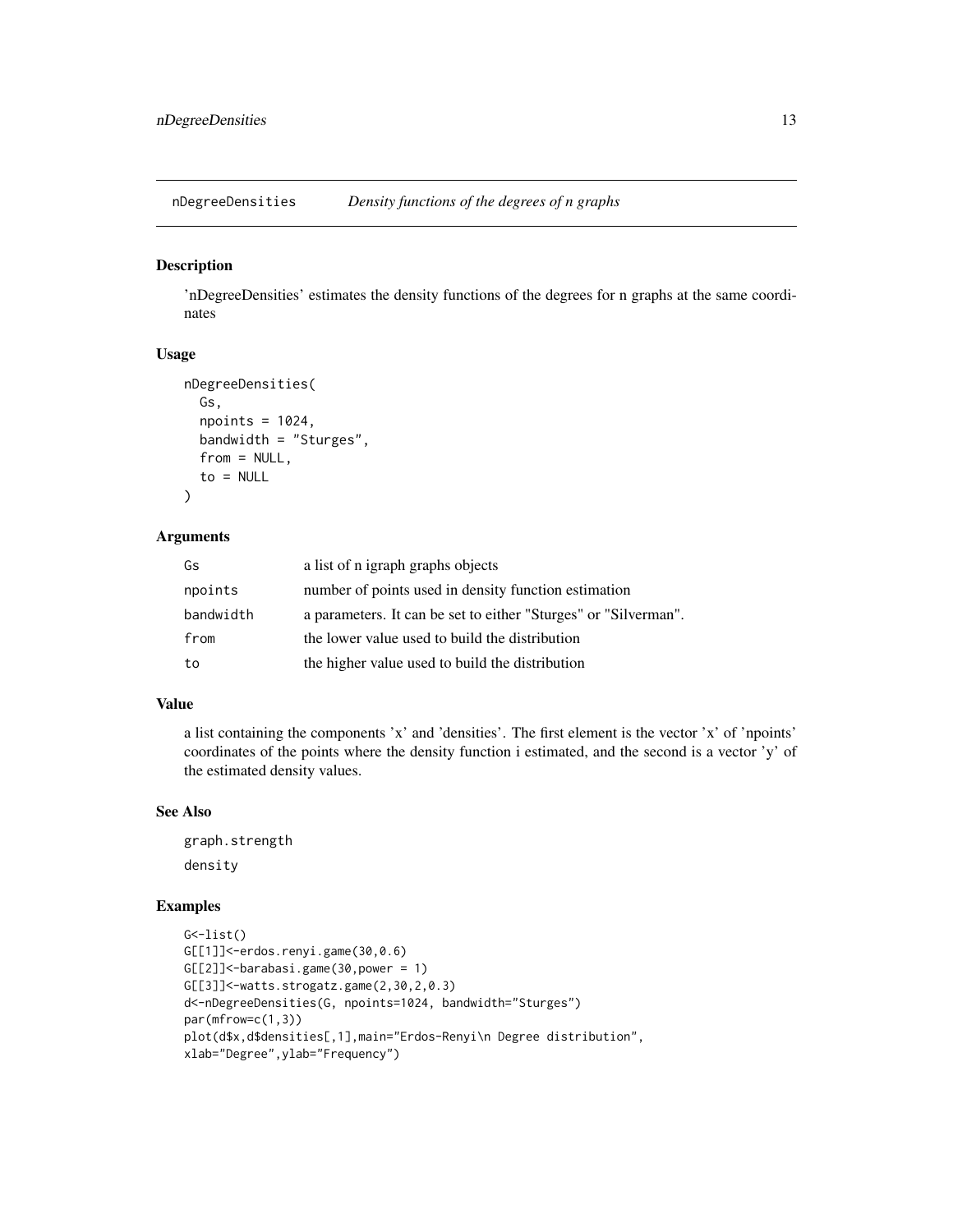```
plot(d$x,d$densities[,2],main="Barabasi\n Degree distribution",
xlab="Degree",ylab="Frequency")
plot(d$x,d$densities[,3],main="Watts-Strogatz\n Degree distribution",
xlab="Degree",ylab="Frequency")
```
networkFeature *Network features*

### Description

Network feature average nodes scores (degree, betweenness, closenness, eigenvector centralities or clustering coefficient) or spectral entropies for each network analysed.

#### Usage

```
averageDegreeCentrality(expr, labels, adjacencyMatrix, options = NULL)
averageBetweennessCentrality(expr, labels, adjacencyMatrix, options = NULL)
averageBetweennessEdgesCentrality(
 expr,
 labels,
 adjacencyMatrix,
 options = NULL
)
averageClosenessCentrality(expr, labels, adjacencyMatrix, options = NULL)
averageEigenvectorCentrality(expr, labels, adjacencyMatrix, options = NULL)
averageClusteringCoefficient(expr, labels, adjacencyMatrix, options = NULL)
averageShortestPath(expr, labels, adjacencyMatrix, options = NULL)
spectralEntropies(
 expr,
 labels,
 adjacencyMatrix,
 options = list(bandwidth = "Sturges")
)
```

| expr   | Matrix of variables (columns) vs samples (rows)                                  |
|--------|----------------------------------------------------------------------------------|
| labels | a vector in which a position indicates the phenotype of the corresponding sample |
|        | or state                                                                         |

<span id="page-13-0"></span>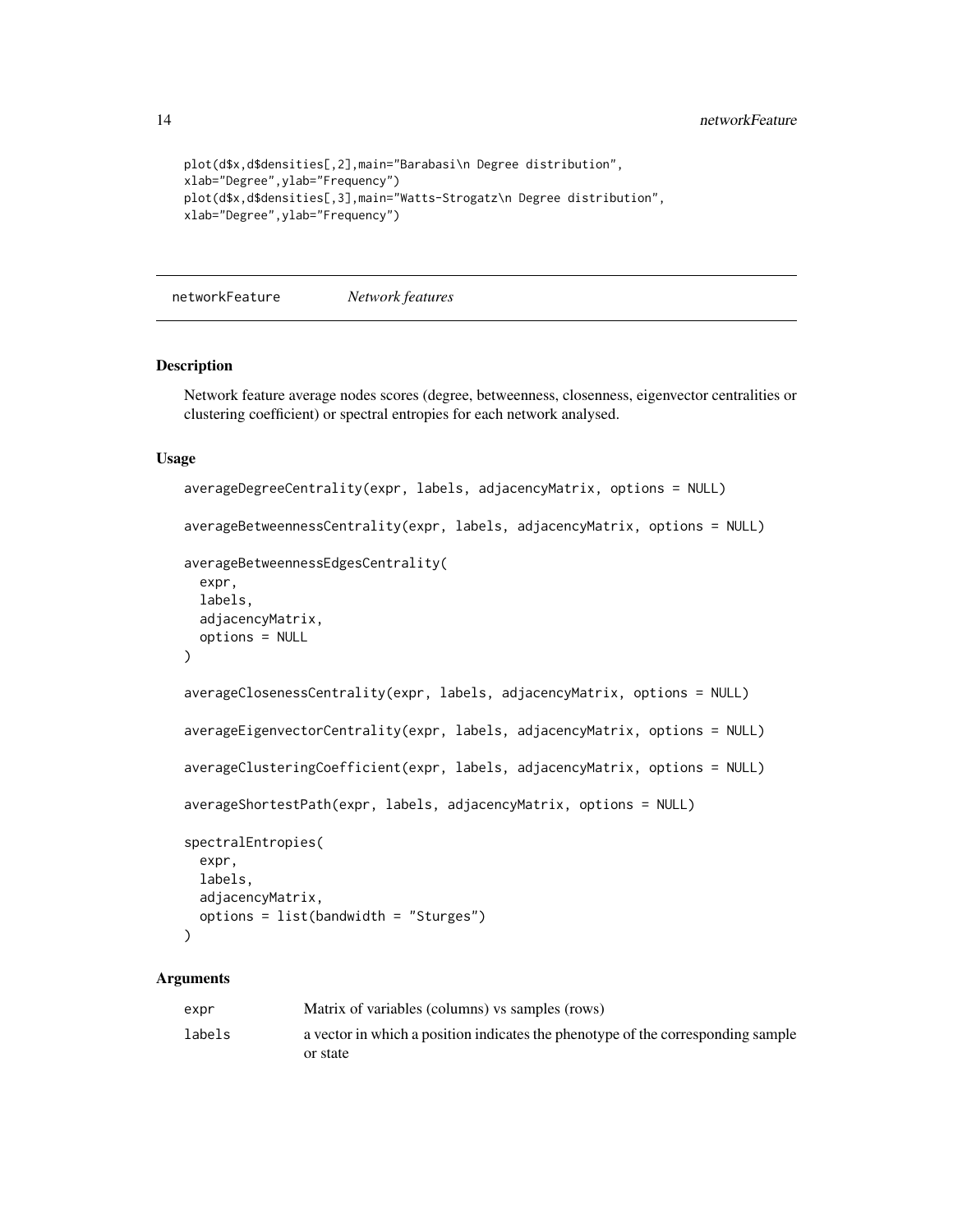#### <span id="page-14-0"></span>networkTest 15

| adjacencyMatrix |                                                                                                                                                                |
|-----------------|----------------------------------------------------------------------------------------------------------------------------------------------------------------|
|                 | a function that returns the adjacency matrix for a given variables values matrix                                                                               |
| options         | a list containing parameters. Used only in spectral Entropies function. It can be<br>set to either list (bandwidth="Sturges") or list (bandwidth="Silverman"). |

#### Value

a list of values containing the spectral entropie or average node score of each network. spectralEntropies. A list of values containing the spectral entropy of each network.

#### Examples

```
set.seed(1)
expr <- as.data.frame(matrix(rnorm(120),40,30))
labels<-data.frame(code=rep(0:3,10),names=rep(c("A","B","C","D"),10))
adjacencyMatrix1 <- adjacencyMatrix(method="spearman", association="pvalue",
threshold="fdr", thr.value=0.05, weighted=FALSE)
# Average degree centrality
averageDegreeCentrality(expr, labels, adjacencyMatrix1)
# Average betweenness centrality
averageBetweennessCentrality(expr, labels, adjacencyMatrix1)
# Average betweenness centrality
averageBetweennessCentrality(expr, labels, adjacencyMatrix1)
# Average closeness centrality
averageClosenessCentrality(expr, labels, adjacencyMatrix1)
# Average eigenvector centrality
averageEigenvectorCentrality(expr, labels, adjacencyMatrix1)
# Average clustering coefficient
averageClusteringCoefficient(expr, labels, adjacencyMatrix1)
# Average shortest path
averageShortestPath(expr, labels, adjacencyMatrix1)
# Spectral entropies
spectralEntropies(expr, labels, adjacencyMatrix1, options=list(bandwidth="Sturges"))
```
networkTest *Network equality test*

#### Description

Test of equality between network properties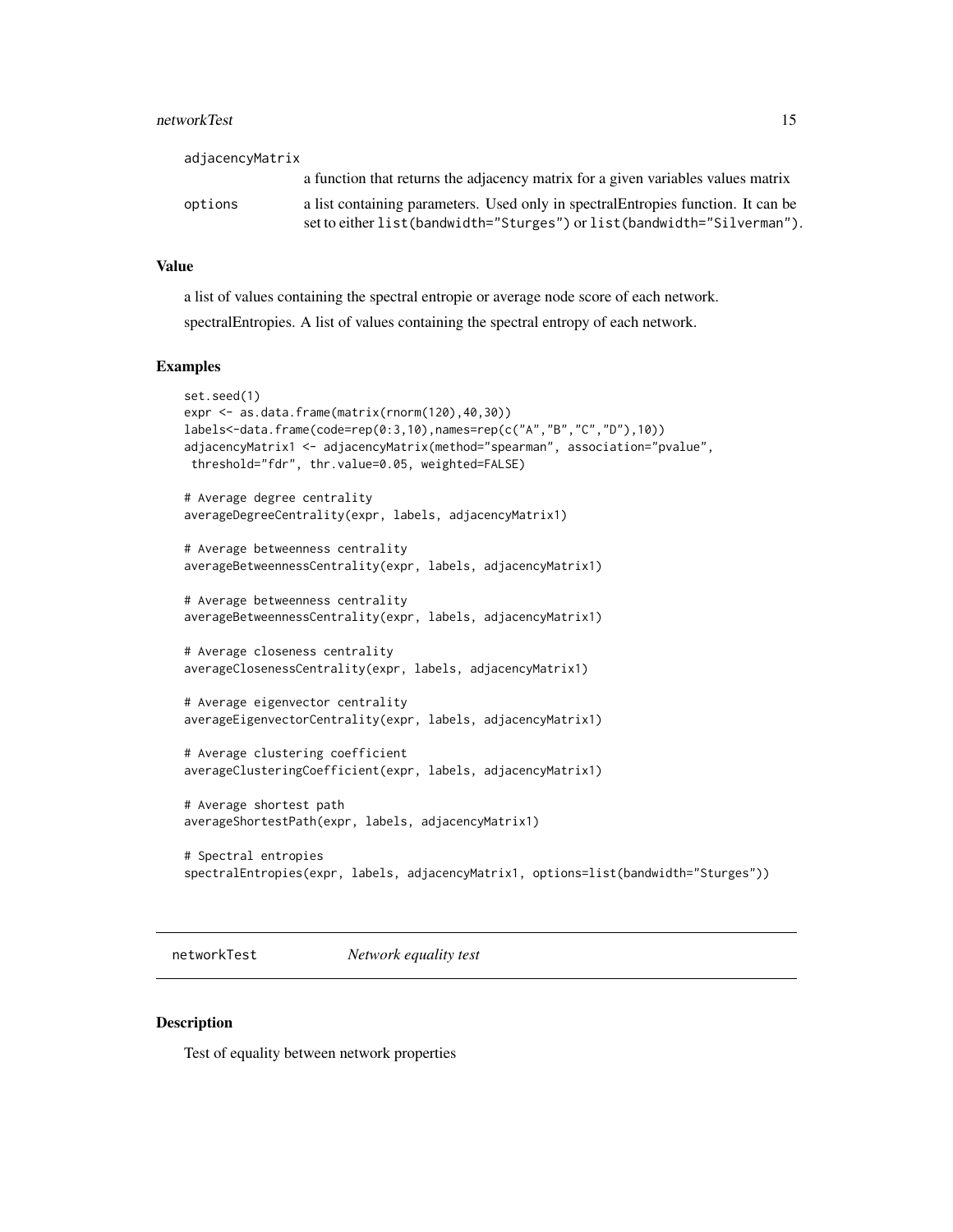16 networkTest and the state of the state of the state of the state of the state of the state of the state of the state of the state of the state of the state of the state of the state of the state of the state of the stat

# Usage

```
degreeCentralityTest(
  expr,
  labels,
  adjacencyMatrix,
  numPermutations = 1000,
  options = NULL,
 BPPARAM = NULL
\mathcal{L}betweennessCentralityTest(
  expr,
  labels,
  adjacencyMatrix,
  numPermutations = 1000,
  options = NULL,
 BPPARAM = NULL
\mathcal{L}closenessCentralityTest(
  expr,
  labels,
  adjacencyMatrix,
  numPermutations = 1000,
  options = NULL,
 BPPARAM = NULL
\mathcal{L}eigenvectorCentralityTest(
  expr,
  labels,
  adjacencyMatrix,
  numPermutations = 1000,
  options = NULL,
  BPPARAM = NULL
\mathcal{L}clusteringCoefficientTest(
  expr,
  labels,
  adjacencyMatrix,
  numPermutations = 1000,
  options = NULL,
 BPPARAM = NULL
)
edgeBetweennessTest(
  expr,
```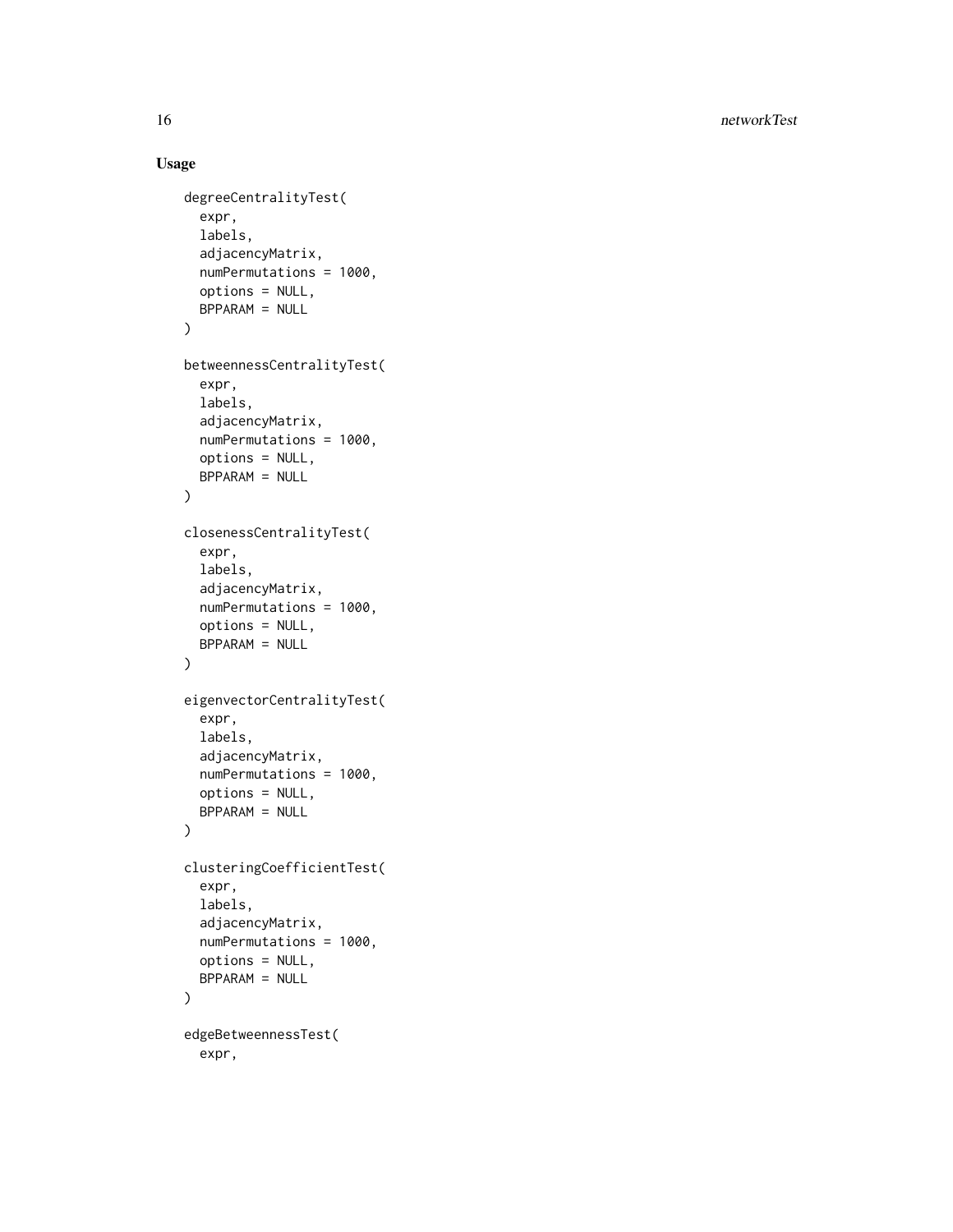# networkTest 17

```
labels,
  adjacencyMatrix,
 numPermutations = 1000,
 options = NULL,
 BPPARAM = NULL
\mathcal{L}degreeDistributionTest(
  expr,
  labels,
  adjacencyMatrix,
  numPermutations = 1000,
  options = list(bandwidth = "Sturges"),
 BPPARAM = NULL
)
spectralEntropyTest(
  expr,
 labels,
  adjacencyMatrix,
 numPermutations = 1000,
 options = list(bandwidth = "Sturges"),
 BPPARAM = NULL
\mathcal{L}spectralDistributionTest(
  expr,
 labels,
  adjacencyMatrix,
 numPermutations = 1000,
  options = list(bandwidth = "Sturges"),
 BPPARAM = NULL
\mathcal{L}
```

| expr            | Matrix of variables (columns) vs samples (rows)                                                                                                                                                                              |
|-----------------|------------------------------------------------------------------------------------------------------------------------------------------------------------------------------------------------------------------------------|
| labels          | a vector in which a position indicates the phenotype of the corresponding sample<br>or state                                                                                                                                 |
| adjacencyMatrix |                                                                                                                                                                                                                              |
|                 | a function that returns the adjacency matrix for a given variables values matrix                                                                                                                                             |
| numPermutations |                                                                                                                                                                                                                              |
|                 | number of permutations that will be carried out in the permutation test                                                                                                                                                      |
| options         | a list containing parameters. Used only in degree Distribution Test, spectral En-<br>tropyTest and spectralDistributionTest functions. It can be set to either list (bandwidth="Sturges")<br>or list(bandwidth="Silverman"). |
| <b>BPPARAM</b>  | An optional BiocParallelParam instance determining the parallel back-end to be<br>used during evaluation, or a list of BiocParallelParam instances, to be applied in                                                         |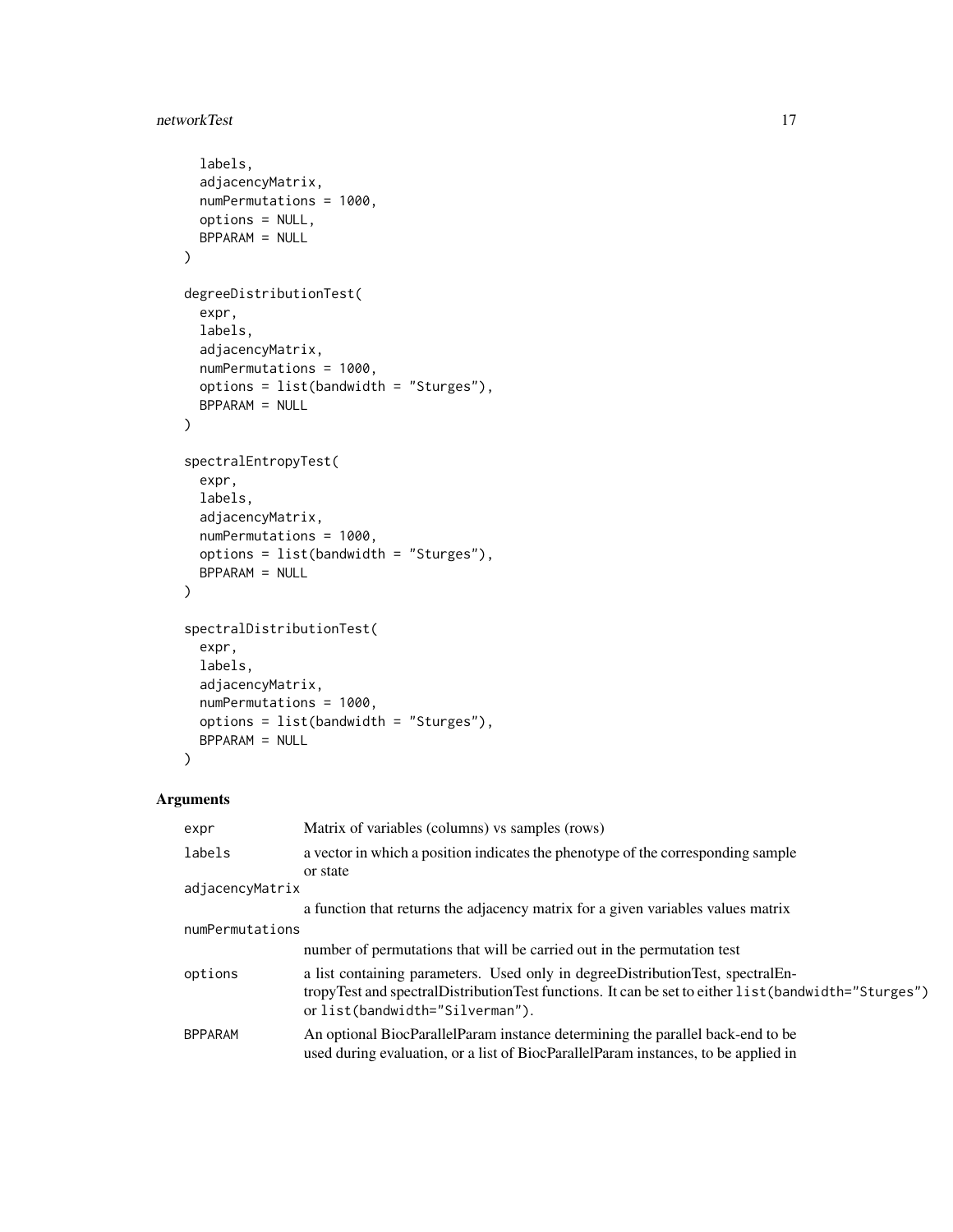#### 18 networkTest and the state of the state of the state of the state of the state of the state of the state of the state of the state of the state of the state of the state of the state of the state of the state of the stat

sequence for nested calls to BiocParallel functions. MulticoreParam()

#### Value

A list containing: "measure" - difference among two or more networks associated with each phenotype. To compare networks by centralities and clustering coefficient, one uses euclidian distance. In spectral entropy comparison, one uses the absolute difference. In distributions (spectral and degree) comparison, one uses Kulback-Liebler divergence. "p.value" - the Nominal p-value of the test. "Partial" - a vector with the weigths of each network in a measure value.

```
set.seed(1)
data("varFile")
gliomaData <- system.file("extdata", "variablesValue_BioNetStat_tutorial_data.csv", package = "BioNetStat")
labels<-doLabels(gliomaData)
adjacencyMatrix1 <- adjacencyMatrix(method="spearman", association="pvalue",
threshold="fdr", thr.value=0.05, weighted=FALSE)
# The numPermutations number is 1 to do a faster example, but we advise to use unless 1000 permutations in real analy
# Degree centrality test
diffNetAnalysis(method=degreeCentralityTest, varFile=varFile, labels=labels, varSets=NULL,
adjacencyMatrix=adjacencyMatrix1, numPermutations=1, print=TRUE, resultsFile=NULL,
 seed=NULL, min.vert=5, option=NULL)
# Betweenness centrality test
diffNetAnalysis(method=betweennessCentralityTest, varFile=varFile, labels=labels, varSets=NULL,
 adjacencyMatrix=adjacencyMatrix1, numPermutations=1, print=TRUE, resultsFile=NULL,
 seed=NULL, min.vert=5, option=NULL)
# Closeness centrality test
diffNetAnalysis(method=closenessCentralityTest, varFile=varFile, labels=labels, varSets=NULL,
 adjacencyMatrix=adjacencyMatrix1, numPermutations=1, print=TRUE, resultsFile=NULL,
  seed=NULL, min.vert=5, option=NULL)
# Eigenvector centrality test
diffNetAnalysis(method=eigenvectorCentralityTest, varFile=varFile, labels=labels, varSets=NULL,
 adjacencyMatrix=adjacencyMatrix1, numPermutations=1, print=TRUE, resultsFile=NULL,
 seed=NULL, min.vert=5, option=NULL)
# Clustering coefficient test
diffNetAnalysis(method=clusteringCoefficientTest, varFile=varFile, labels=labels, varSets=NULL,
 adjacencyMatrix=adjacencyMatrix1, numPermutations=1, print=TRUE, resultsFile=NULL,
 seed=NULL, min.vert=5, option=NULL)
# Edge betweenness centrality test
diffNetAnalysis(method=edgeBetweennessTest, varFile=varFile, labels=labels, varSets=NULL,
 adjacencyMatrix=adjacencyMatrix1, numPermutations=1, print=TRUE, resultsFile=NULL,
 seed=NULL, min.vert=5, option=NULL)
# Degree distribution test
diffNetAnalysis(method=degreeDistributionTest, varFile=varFile, labels=labels, varSets=NULL,
```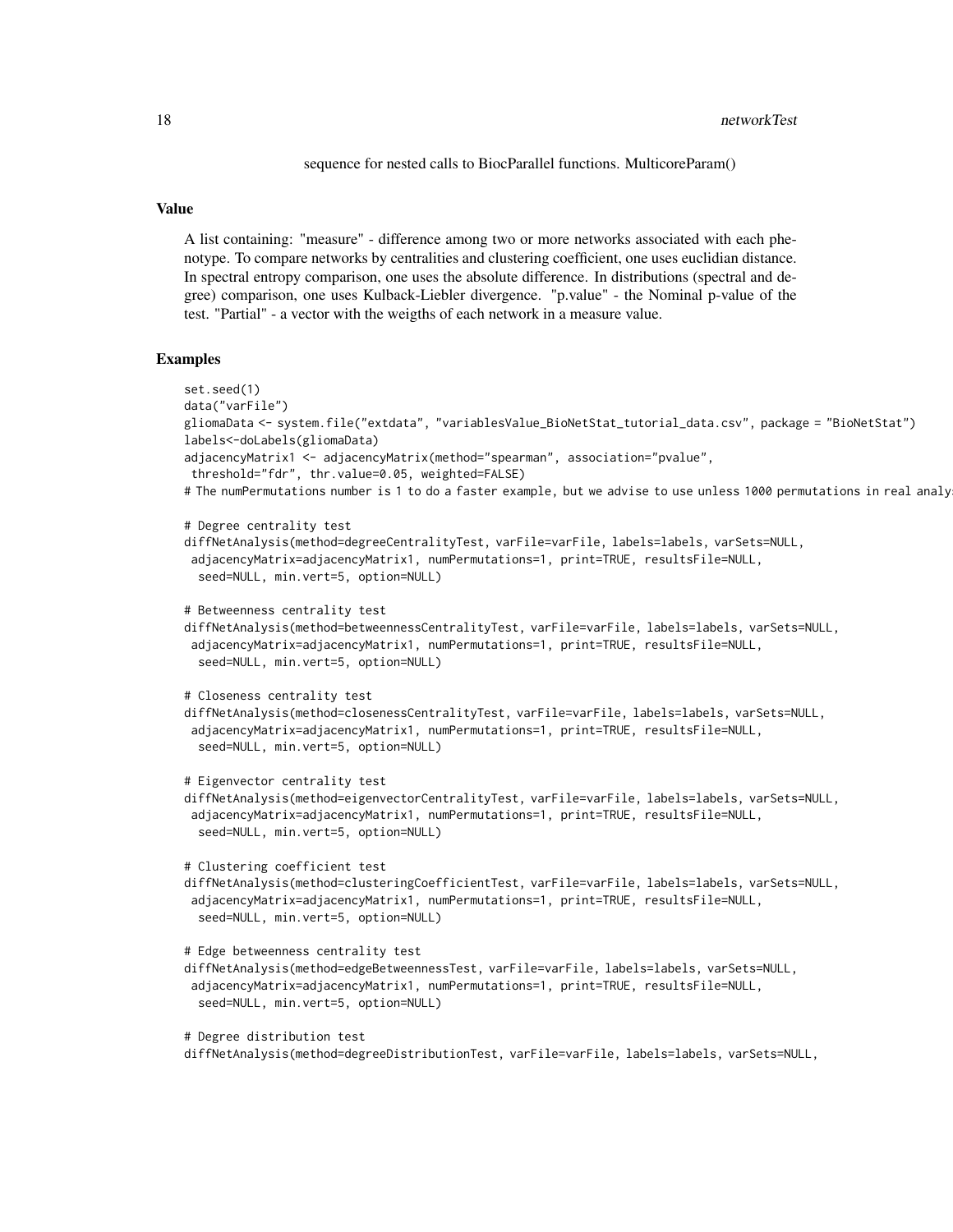#### <span id="page-18-0"></span>nodeScores and the set of the set of the set of the set of the set of the set of the set of the set of the set of the set of the set of the set of the set of the set of the set of the set of the set of the set of the set o

```
adjacencyMatrix=adjacencyMatrix1, numPermutations=1, print=TRUE, resultsFile=NULL,
seed=NULL, min.vert=5, options=list(bandwidth="Sturges"))
```
# Spectral entropy test

```
diffNetAnalysis(method=spectralEntropyTest, varFile=varFile, labels=labels, varSets=NULL,
adjacencyMatrix=adjacencyMatrix1, numPermutations=1, print=TRUE, resultsFile=NULL,
 seed=NULL, min.vert=5, options=list(bandwidth="Sturges"))
```

```
# Spectral distribution test
diffNetAnalysis(method=spectralDistributionTest, varFile=varFile, labels=labels, varSets=NULL,
adjacencyMatrix=adjacencyMatrix1, numPermutations=1, print=TRUE, resultsFile=NULL,
 seed=NULL, min.vert=5, options=list(bandwidth="Sturges"))
```
nodeScores *Node scores*

#### Description

Node score (degree, betweenness, closenness, eigenvector centralities or clustering coefficient) for each network analysed.

# Usage

```
degreeCentrality(expr, labels, adjacencyMatrix)
betweennessCentrality(expr, labels, adjacencyMatrix)
betweennessEdgesCentrality(expr, labels, adjacencyMatrix)
closenessCentrality(expr, labels, adjacencyMatrix)
eigenvectorCentrality(expr, labels, adjacencyMatrix)
```
clusteringCoefficient(expr, labels, adjacencyMatrix)

### **Arguments**

| expr            | Matrix of variables (columns) vs samples (rows).                                  |
|-----------------|-----------------------------------------------------------------------------------|
| labels          | a vector in which a position indicates the phenotype of the corresponding sample  |
|                 | or state.                                                                         |
| adjacencyMatrix |                                                                                   |
|                 | a function that returns the adjacency matrix for a given variables values matrix. |

#### Value

a list of vector containing the node scores (degree, betweenness, closenness, eigenvector centralities or clustering coefficient) of each network.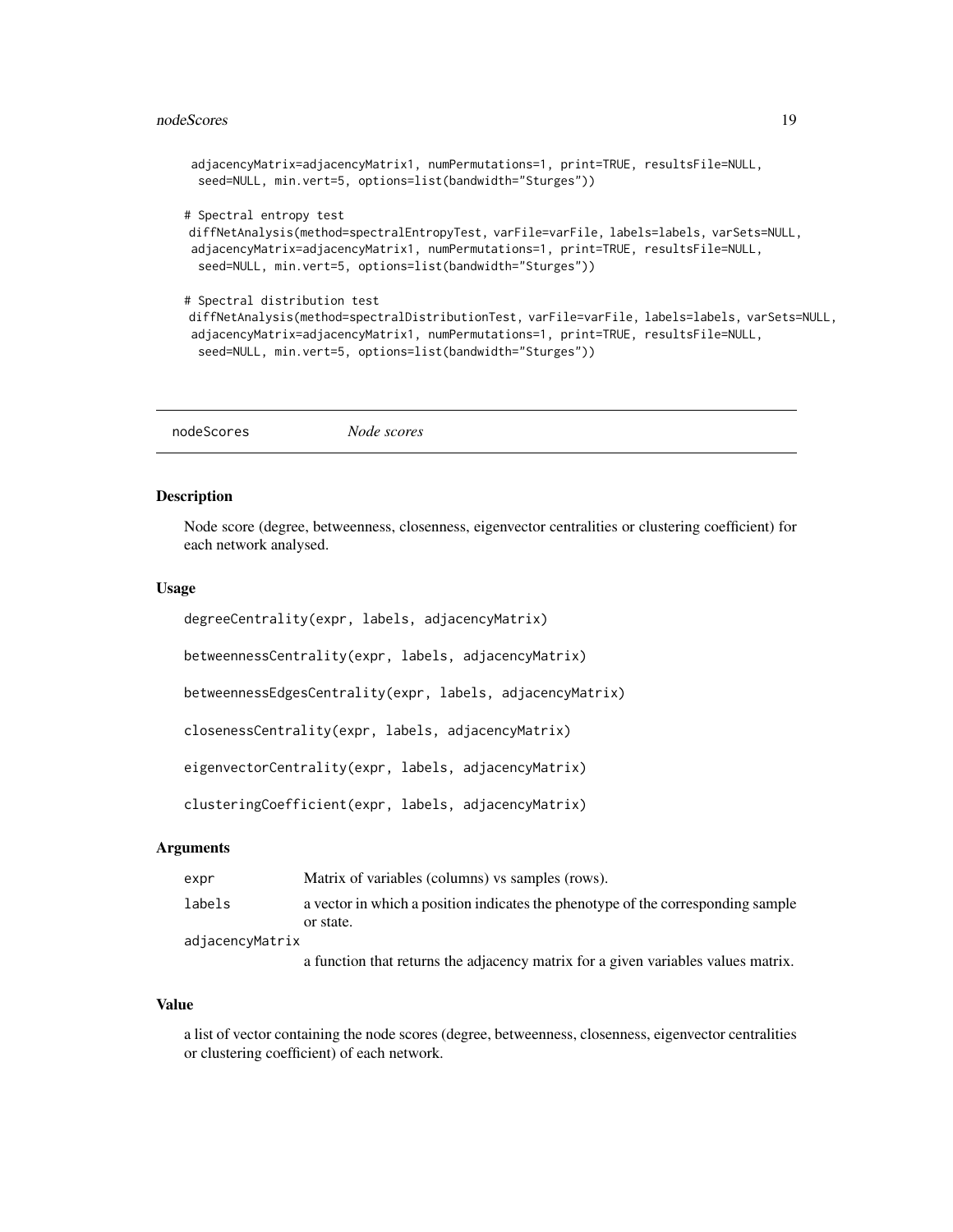### Examples

```
set.seed(1)
expr <- as.data.frame(matrix(rnorm(120),40,30))
labels<-data.frame(code=rep(0:3,10),names=rep(c("A","B","C","D"),10))
adjacencyMatrix1 <- adjacencyMatrix(method="spearman", association="pvalue",
 threshold="fdr", thr.value=0.05, weighted=FALSE)
# Degree centrality
degreeCentrality(expr, labels, adjacencyMatrix1)
# Betweenness Centrality
betweennessCentrality(expr, labels, adjacencyMatrix1)
# Edges Betweenness Centrality
betweennessEdgesCentrality(expr, labels, adjacencyMatrix1)
# Closenness Caentrality
closenessCentrality(expr, labels, adjacencyMatrix1)
# Eigenvector centrality
eigenvectorCentrality(expr, labels, adjacencyMatrix1)
# Clustering coefficient
clusteringCoefficient(expr, labels, adjacencyMatrix1)
```
nodeTest *Node score equality test*

#### Description

Nodes scores equality test between network

#### Usage

```
degreeCentralityVertexTest(
  expr,
  labels,
  adjacencyMatrix,
  numPermutations = 1000,
  options = NULL,
  BPPARAM = NULL
\mathcal{L}betweennessCentralityVertexTest(
  expr,
  labels,
  adjacencyMatrix,
  numPermutations = 1000,
```
<span id="page-19-0"></span>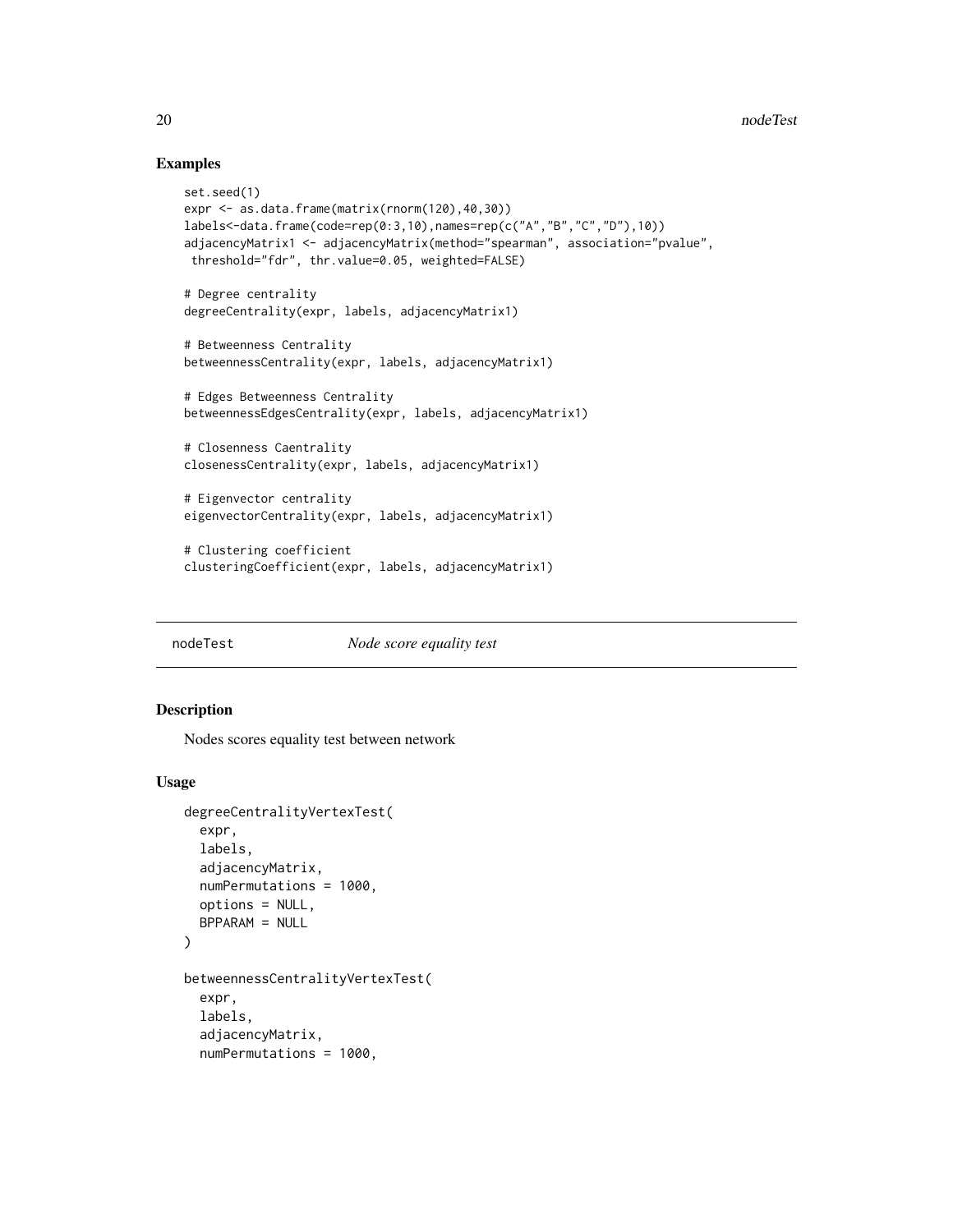```
options = NULL,
 BPPARAM = NULL
\mathcal{L}closenessCentralityVertexTest(
  expr,
 labels,
 adjacencyMatrix,
  numPermutations = 1000,
 options = NULL,
 BPPARAM = NULL
)
eigenvectorCentralityVertexTest(
  expr,
  labels,
  adjacencyMatrix,
 numPermutations = 1000,
 options = NULL,
 BPPARAM = NULL
\mathcal{L}clusteringCoefficientVertexTest(
  expr,
  labels,
  adjacencyMatrix,
 numPermutations = 1000,
  options = NULL,
 BPPARAM = NULL
\mathcal{L}
```

| expr            | Matrix of variables (columns) vs samples (rows)                                                                                                                                                                                               |
|-----------------|-----------------------------------------------------------------------------------------------------------------------------------------------------------------------------------------------------------------------------------------------|
| labels          | a vector in which a position indicates the phenotype of the corresponding sample<br>or state                                                                                                                                                  |
| adjacencyMatrix |                                                                                                                                                                                                                                               |
|                 | a function that returns the adjacency matrix for a given variables values matrix                                                                                                                                                              |
| numPermutations |                                                                                                                                                                                                                                               |
|                 | number of permutations that will be carried out in the permutation test                                                                                                                                                                       |
| options         | argument non used in this function                                                                                                                                                                                                            |
| <b>BPPARAM</b>  | An optional BiocParallelParam instance determining the parallel back-end to be<br>used during evaluation, or a list of BiocParallelParam instances, to be applied in<br>sequence for nested calls to BiocParallel functions. MulticoreParam() |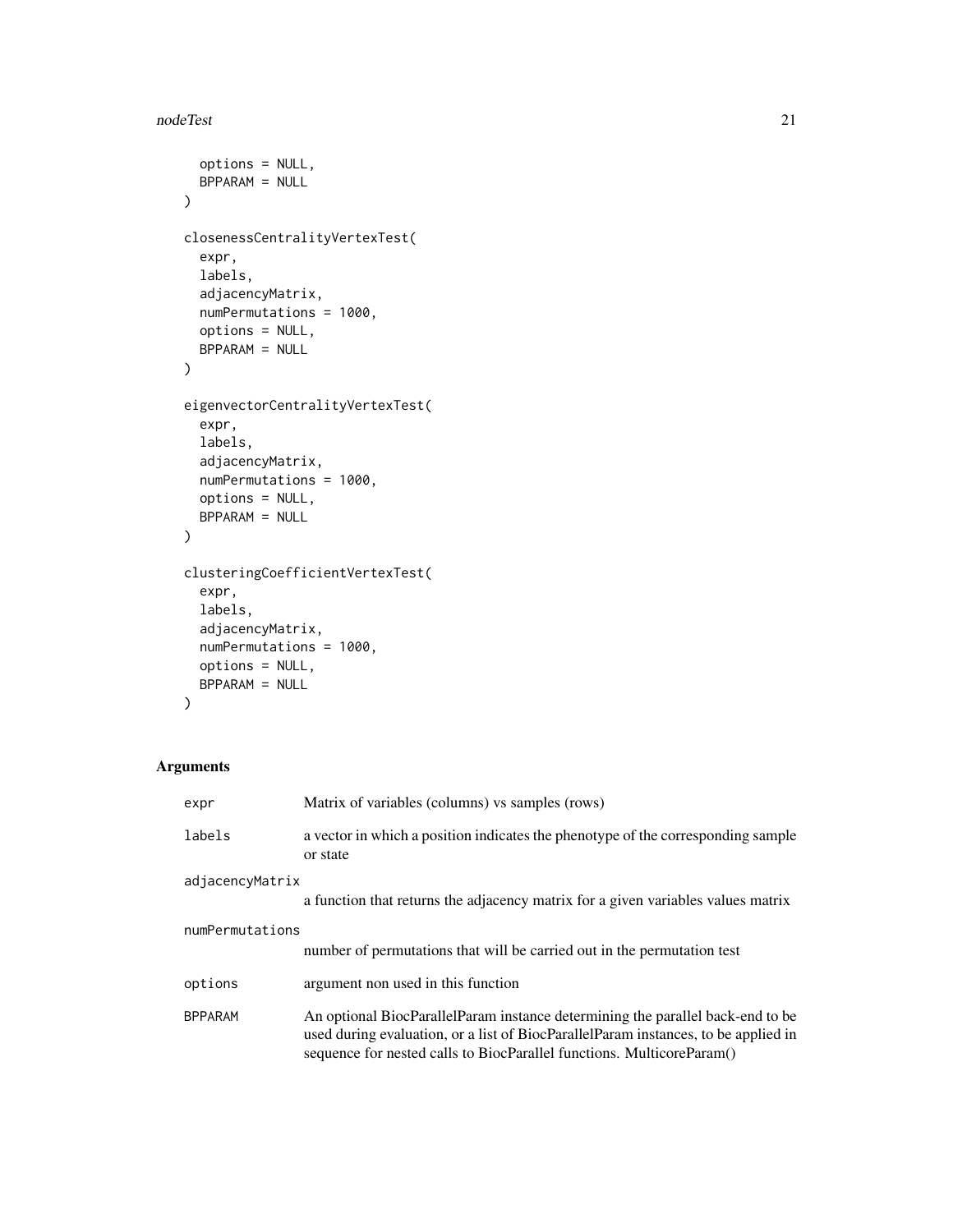A table, containing on the columns, the following informations for each variable (rows): "Test Statistic" - difference among the degree centrality of a node in two or more networks associated with each phenotype "Nominal p-value" - the Nominal p-value of the test "Q-value" - the q-value of the test, correction of p-value by FDR to many tests "Factor n" - the node degree centrality in each network compared

#### Examples

```
set.seed(1)
expr <- as.data.frame(matrix(rnorm(120),40,30))
labels<-data.frame(code=rep(0:3,10),names=rep(c("A","B","C","D"),10))
adjacencyMatrix1 <- adjacencyMatrix(method="spearman", association="pvalue",
threshold="fdr", thr.value=0.05, weighted=FALSE)
# The numPermutations number is 1 to do a faster example, but we advise to use unless 1000 permutations in real analysis
# Degree centrality test
diffNetAnalysis(method=degreeCentralityVertexTest, varFile=expr, labels=labels, varSets=NULL,
 adjacencyMatrix=adjacencyMatrix1, numPermutations=1, print=TRUE, resultsFile=NULL,
  seed=NULL, min.vert=5, option=NULL)
# Betweenness centrality test
diffNetAnalysis(method=betweennessCentralityVertexTest, varFile=expr, labels=labels, varSets=NULL,
adjacencyMatrix=adjacencyMatrix1, numPermutations=1, print=TRUE, resultsFile=NULL,
 seed=NULL, min.vert=5, option=NULL)
# Closeness centrality test
diffNetAnalysis(method=closenessCentralityVertexTest, varFile=expr, labels=labels, varSets=NULL,
 adjacencyMatrix=adjacencyMatrix1, numPermutations=1, print=TRUE, resultsFile=NULL,
 seed=NULL, min.vert=5, option=NULL)
# Eigenvector centrality test
diffNetAnalysis(method=eigenvectorCentralityVertexTest, varFile=expr, labels=labels, varSets=NULL,
 adjacencyMatrix=adjacencyMatrix1, numPermutations=1, print=TRUE, resultsFile=NULL,
 seed=NULL, min.vert=5, option=NULL)
# Clustering coefficient test
diffNetAnalysis(method=clusteringCoefficientVertexTest, varFile=expr, labels=labels, varSets=NULL,
adjacencyMatrix=adjacencyMatrix1, numPermutations=1, print=TRUE, resultsFile=NULL,
 seed=NULL, min.vert=5, option=NULL)
```
nSpectralDensities *Spectral Density functions of n graphs*

#### **Description**

Returns the spectral densities for a list of adjacency matrices at the same points

# <span id="page-21-0"></span>Value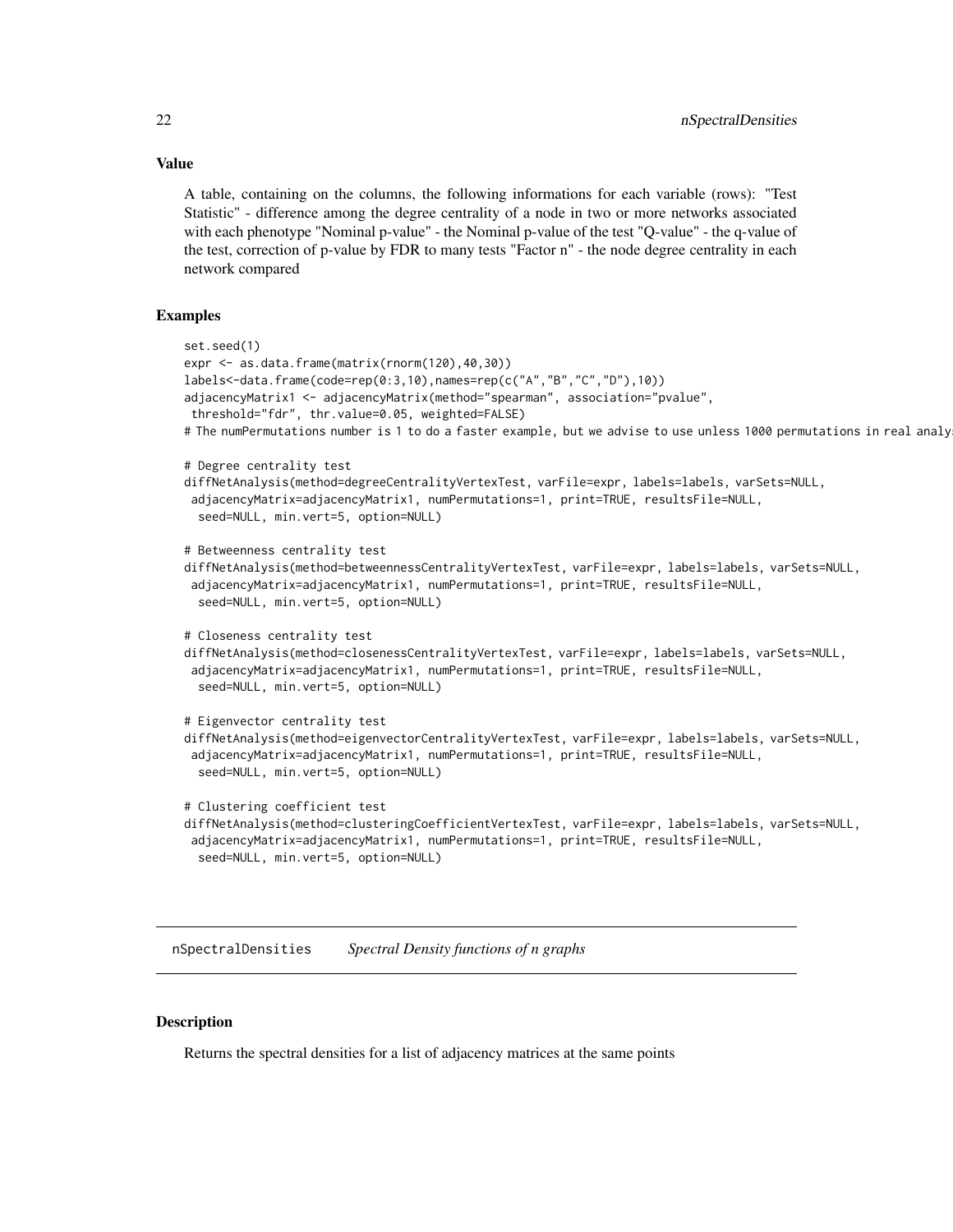#### <span id="page-22-0"></span>pathPlot 23

#### Usage

nSpectralDensities(A, from = NULL, to = NULL, bandwidth = "Silverman")

## Arguments

| A         | a list of adjacency matrices                                    |
|-----------|-----------------------------------------------------------------|
| from      | the lower value used to build the distribution                  |
| to        | the higher value used to build the distribution                 |
| bandwidth | a parameters. It can be set to either "Sturges" or "Silverman". |

#### Value

a list containing the components 'x' and 'densities'. The first element is the vector 'x' of 'npoints' coordinates of the points where the density function i estimated, and the second is a vector 'y' of the estimated density values.

# See Also

KLdegree

density

# Examples

```
A<-list()
A[[1]]<-as.matrix(as_adj(erdos.renyi.game(30,0.6,directed = FALSE)))
A[[2]]<-as.matrix(as_adj(barabasi.game(30,power = 1,directed = FALSE)))
A[[3]]<-as.matrix(as_adj(watts.strogatz.game(1,30,2,0.3)))
d<-nSpectralDensities(A, bandwidth="Sturges")
par(mfrow=c(1,3))
plot(d$x,d$densities[,1],main="Erdos-Renyi\n Spectral distribution",
xlab="Eigenvalue",ylab="Frequency")
plot(d$x,d$densities[,2],main="Barabasi\n Spectral distribution",
xlab="Eigenvalue",ylab="Frequency")
plot(d$x,d$densities[,3],main="Watts-Strogatz\n Spectral distribution",
xlab="Eigenvalue",ylab="Frequency")
```
pathPlot *Variable values view in metabolic pathways*

#### Description

Variable values view in KEGG metabolic pathways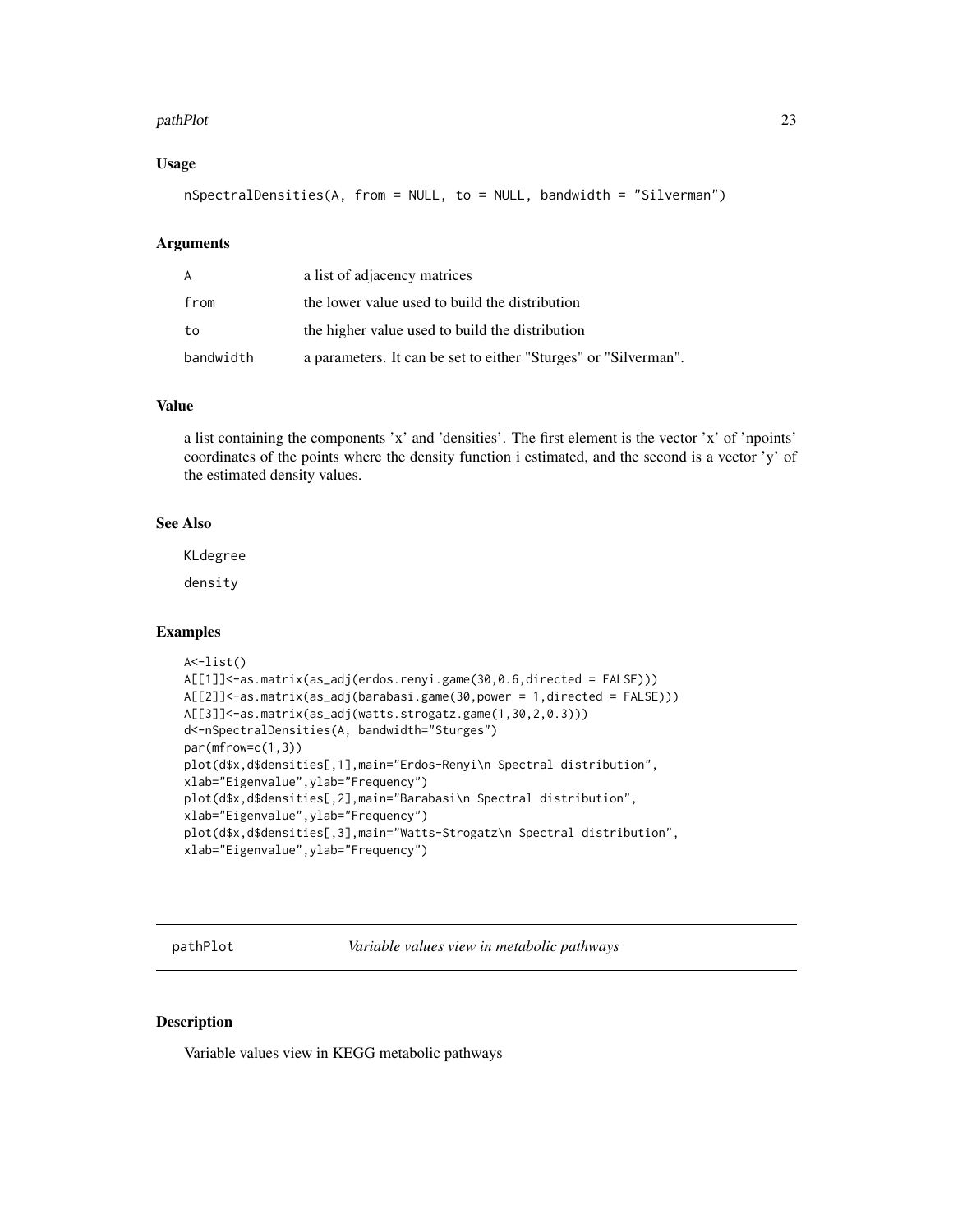24 pathPlot

# Usage

```
pathPlot(
  gene.data = NULL,
  cpd.data = NULL,
  labels,
  varr.diff.list = NULL,
  threshold = NULL,
  thr.value = 0.05,
  FUN = median,
  species,
  pathway.id,
  kegg.native = TRUE,
  file.name = "path"
\mathcal{L}
```

| either vector (single sample) or a matrix-like data (multiple sample). Vector<br>should be numeric with gene IDs as names or it may also be character of gene<br>IDs. Character vector is treated as discrete or count data. Matrix-like data struc-<br>ture has genes as rows and samples as columns. Row names should be gene IDs.<br>Here, gene ID is a generic concepts, including multiple types of gene, transcript<br>and protein uniquely mappable to KEGG gene IDs. KEGG ortholog IDs are also<br>treated as gene IDs as to handle metagenomic data. Check details for mappable<br>ID types. Default gene.data=NULL. numeric, character, continuous |
|--------------------------------------------------------------------------------------------------------------------------------------------------------------------------------------------------------------------------------------------------------------------------------------------------------------------------------------------------------------------------------------------------------------------------------------------------------------------------------------------------------------------------------------------------------------------------------------------------------------------------------------------------------------|
| the same as gene.data, excpet named with IDs mappable to KEGG compound<br>IDs. Over 20 types of IDs included in CHEMBL database can be used here.<br>Check details for mappable ID types. Default cpd.data=NULL. Note that gene.data<br>and cpd.data can't be NULL simultaneously.                                                                                                                                                                                                                                                                                                                                                                           |
| a vector of -1s, 0s, and 1s associating each sample with a phenotype. The value<br>0 corresponds to the first phenotype class of interest, 1 to the second phenotype<br>class of interest, and -1 to the other classes, if there are more than two classes in<br>the gene expression data.                                                                                                                                                                                                                                                                                                                                                                   |
| an output dataframe from diffNetAnalysis function. Data frame structure has<br>genes as rows and statistical test, Nominal p-value, Q-value (p-value FDR ad-<br>just for multiple tests) and networks measures, for each network, as columns.<br>Row names should be gene IDs. Here gene ID is a generic concepts, including<br>multiple types of gene, transcript and protein uniquely mappable to KEGG gene<br>ID <sub>s</sub> .                                                                                                                                                                                                                           |
| a character indicating which column of "varr.diff.list" has to be used to filter<br>which genes or coumponds will be drawn in metabolic map. The options are<br>"pvalue" or "qvalue" to filter by Nominal p-value or Q-value (p-value FDR ad-<br>just for multiple tests), respectively. The default threshold=NULL, do not filter<br>any row of data frame.                                                                                                                                                                                                                                                                                                 |
| a numeric value indicating the upper threshold value to filter data frame rows.                                                                                                                                                                                                                                                                                                                                                                                                                                                                                                                                                                              |
| a function to define what value will be used in metabolic map.                                                                                                                                                                                                                                                                                                                                                                                                                                                                                                                                                                                               |
|                                                                                                                                                                                                                                                                                                                                                                                                                                                                                                                                                                                                                                                              |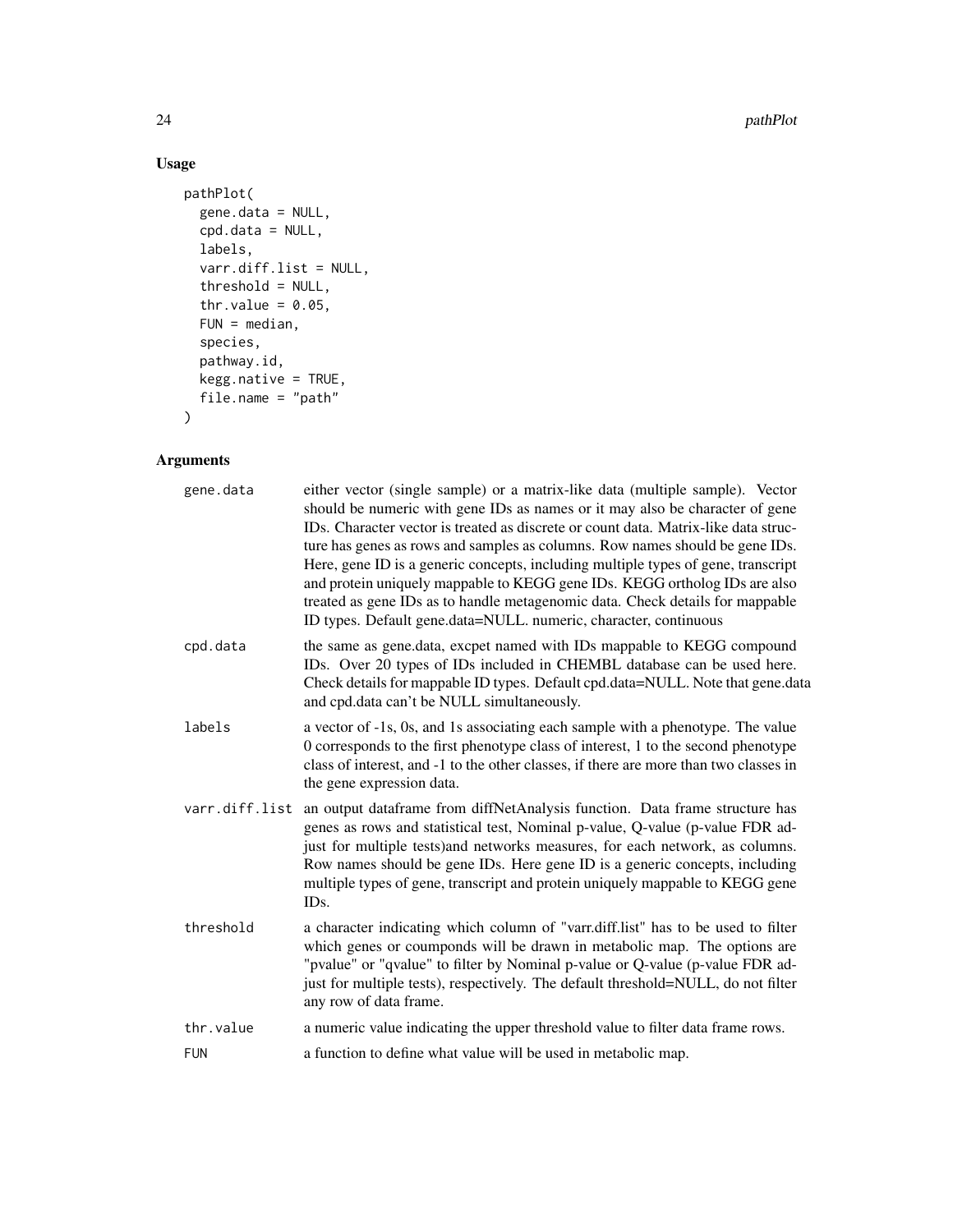#### pathPlot 25

| species     | character, either the kegg code, scientific name or the common name of the tar-<br>get species. This applies to both pathway and gene.data or cpd.data. When<br>KEGG ortholog pathway is considered, species="ko". Default species="hsa", it<br>is equivalent to use either "Homo sapiens" (scientific name) or "human" (com-<br>mon name). |
|-------------|---------------------------------------------------------------------------------------------------------------------------------------------------------------------------------------------------------------------------------------------------------------------------------------------------------------------------------------------|
| pathway.id  | character vector, the KEGG pathway $ID(s)$ , usually 5 digit, may also include the<br>3 letter KEGG species code.                                                                                                                                                                                                                           |
| kegg.native | logical, whether to render pathway graph as native KEGG graph (.png) or using<br>graphviz layout engine (.pdf). Default kegg.native=TRUE.                                                                                                                                                                                                   |
| file.name   | character, the suffix to be added after the pathway name as part of the output<br>graph file. Sample names or column names of the gene.data or cpd.data are also<br>added when there are multiple samples. Default out.suffix="pathview".                                                                                                   |

#### Details

Pathview maps and renders user data on relevant pathway graphs. Pathview is a stand alone program for pathway based data integration and visualization. It also seamlessly integrates with pathway and functional analysis tools for large-scale and fully automated analysis. Pathview provides strong support for data Integration. It works with: 1) essentially all types of biological data mappable to pathways, 2) over 10 types of gene or protein IDs, and 20 types of compound or metabolite IDs, 3) pathways for over 2000 species as well as KEGG orthology, 4) varoius data attributes and formats, i.e. continuous/discrete data, matrices/vectors, single/multiple samples etc. To see mappable external gene/protein IDs do: data(gene.idtype.list), to see mappable external compound related IDs do: data(rn.list); names(rn.list). Pathview generates both native KEGG view and Graphviz views for pathways. Currently only KEGG pathways are implemented. Hopefully, pathways from Reactome, NCI and other databases will be supported in the future.

#### Value

From viersion 1.9.3, pathview can accept either a single pathway or multiple pathway ids. The result returned by pathview function is a named list corresponding to the input pathway ids. Each element (for each pathway itself is a named list, with 2 elements ("plot.data.gene", "plot.data.cpd"). Both elements are data.frame or NULL depends on the corresponding input data gene.data and cpd.data. These data.frames record the plot data for mapped gene or compound nodes: rows are mapped genes/compounds, columns are: kegg.names standard KEGG IDs/Names for mapped nodes. It's Entrez Gene ID or KEGG Compound Accessions. labels Node labels to be used when needed. all.mapped All molecule (gene or compound) IDs mapped to this node. type node type, currently 4 types are supported: "gene","enzyme", "compound" and "ortholog". x x coordinate in the original KEGG pathway graph. y y coordinate in the original KEGG pathway graph. width node width in the original KEGG pathway graph. height node height in the original KEGG pathway graph. other columns columns of the mapped gene/compound data and corresponding pseudo-color codes for individual samples The results returned by keggview.native and codekeggview.graph are both a list of graph plotting parameters. These are not intended to be used externally.

#### References

Luo, W. and Brouwer, C., Pathview: an R/Bioconductor package for pathway based data integration and visualization. Bioinformatics, 2013, 29(14): 1830-1831, doi: 10.1093/bioinformatics/btt285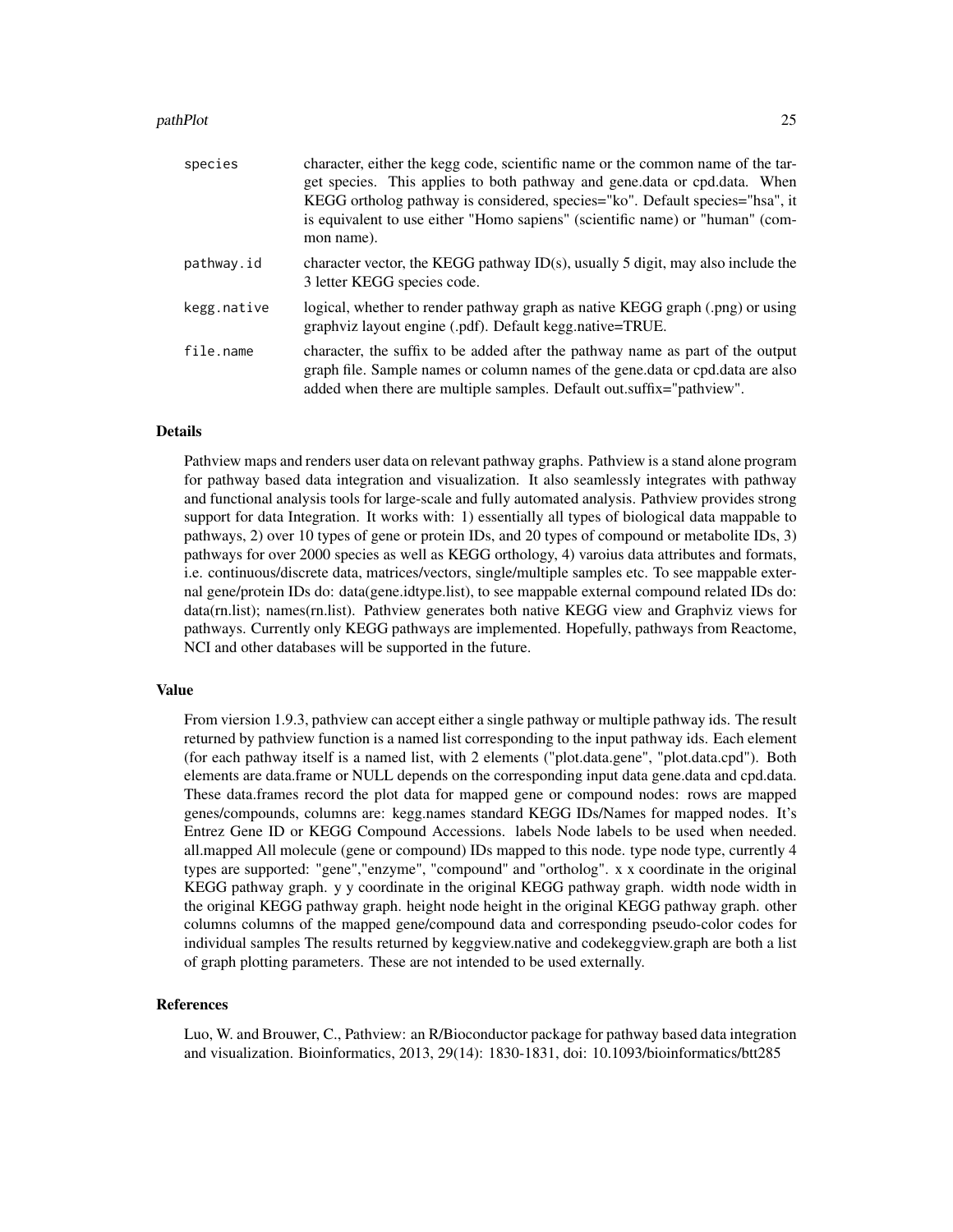#### Examples

```
set.seed(5)
expr <- as.data.frame(matrix(rnorm(120),40,30))
names(expr)<-c(4790, 4791, 4792, 4793, 84807, 4794, 4795, 64332, 595, 898, 23552, 1017, 8099,
10263, 4609, 23077, 26292, 84073, 4610, 4613, 10408, 80177, 114897, 114898, 114899, 114900,
 114904, 114905, 390664, 338872)
labels \leq rep(0:3,10)
adjacencyMatrix1 <- adjacencyMatrix(method="spearman", association="pvalue", threshold="fdr",
thr.value=0.05, weighted=FALSE)
vertexCentrality <- degreeCentralityVertexTest(expr, labels, adjacencyMatrix1,numPermutations=1) #The numPermuta
vertexCentrality2<-cbind(c(4790, 4791, 4792, 4793, 84807, 4794, 4795, 64332, 595, 898, 23552,
1017, 8099, 10263, 4609, 23077, 26292, 84073, 4610, 4613, 10408, 80177, 114897, 114898, 114899,
 114900, 114904, 114905, 390664, 338872),vertexCentrality)
pathPlot(gene.data=t(expr), cpd.data=NULL, labels=labels, varr.diff.list=vertexCentrality2,
threshold=NULL, thr.value=1, FUN=median,species="hsa" , pathway.id="05200", kegg.native=TRUE,
 file.name="path")
```
readSetFile *Read a collection of variables sets (\*.txt)*

#### Description

'readSetFile' reads a tab-delimited text file containing a collection of gene sets.

#### Usage

```
readSetFile(fileName)
```
#### Arguments

fileName a string containing the file name

### Value

a list of gene sets. Each element of the list is a character vector v, where  $v[1]$  contains the gene set name,  $v[2]$  descriptions about the set,  $v[3..length(v)]$  the genes that belong to the set.

```
# Read example set file
set_fname <- system.file("extdata", "variableSet_BioNetStat_tutorial_data.gmt", package = "BioNetStat")
deneSets <- readSetFile(set_fname)
```
<span id="page-25-0"></span>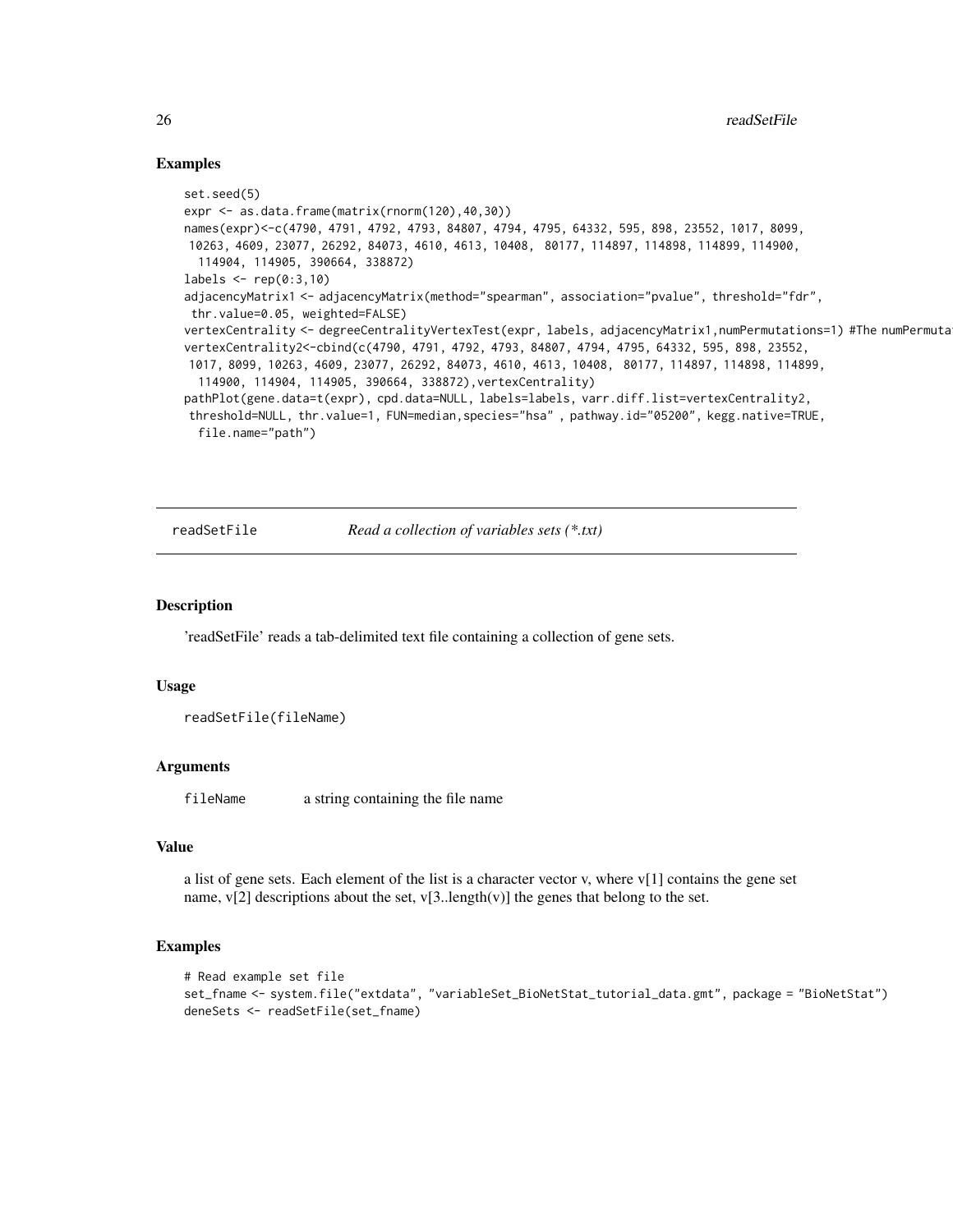<span id="page-26-0"></span>

# Description

Read variable values matrix

#### Usage

readVarFile(fileName, path = NULL, dec = ".", sep = NULL, check.names = TRUE)

# Arguments

| fileName    | the name of the file which the data are to be read from. Each row of the table<br>appears as one line of the file. If it does not contain an absolute path, the file<br>name is relative to the current working directory, getwd().                                                                            |
|-------------|----------------------------------------------------------------------------------------------------------------------------------------------------------------------------------------------------------------------------------------------------------------------------------------------------------------|
| path        | the path to the directory that contains the file. Used only by Graphical Interface.                                                                                                                                                                                                                            |
| dec         | the character used in the file for decimal points.                                                                                                                                                                                                                                                             |
| sep         | the field separator character. Values on each line of the file are separated by<br>this character. If sep $=$ "" the separator is white space, that is one or more<br>spaces, tabs, newlines or carriage returns, if sep=NULL (default), the function<br>uses tabulation for .txt files or ";" for .csv files. |
| check.names | a logical value. If TRUE, the names of the data table kept as they are. Otherwise,<br>the blank space, "-","/" and ",", are replaced by dots.                                                                                                                                                                  |

# Value

a dataframe containing only the numeric columns of selected file. Each column is considered as a variable and each row as a sample.

```
# Glioma file
gliomaData <- system.file("extdata", "variablesValue_BioNetStat_tutorial_data.csv", package = "BioNetStat")
varFile<-readVarFile(gliomaData)
```

```
# Random file
test1 <- as.data.frame(cbind(rep(LETTERS[1:4],each=10),matrix(rnorm(120),40,30)))
tf<-tempfile(fileext = ".csv")
write.table(test1, tf,sep=";",row.names=FALSE)
a<-readVarFile(fileName=tf)
```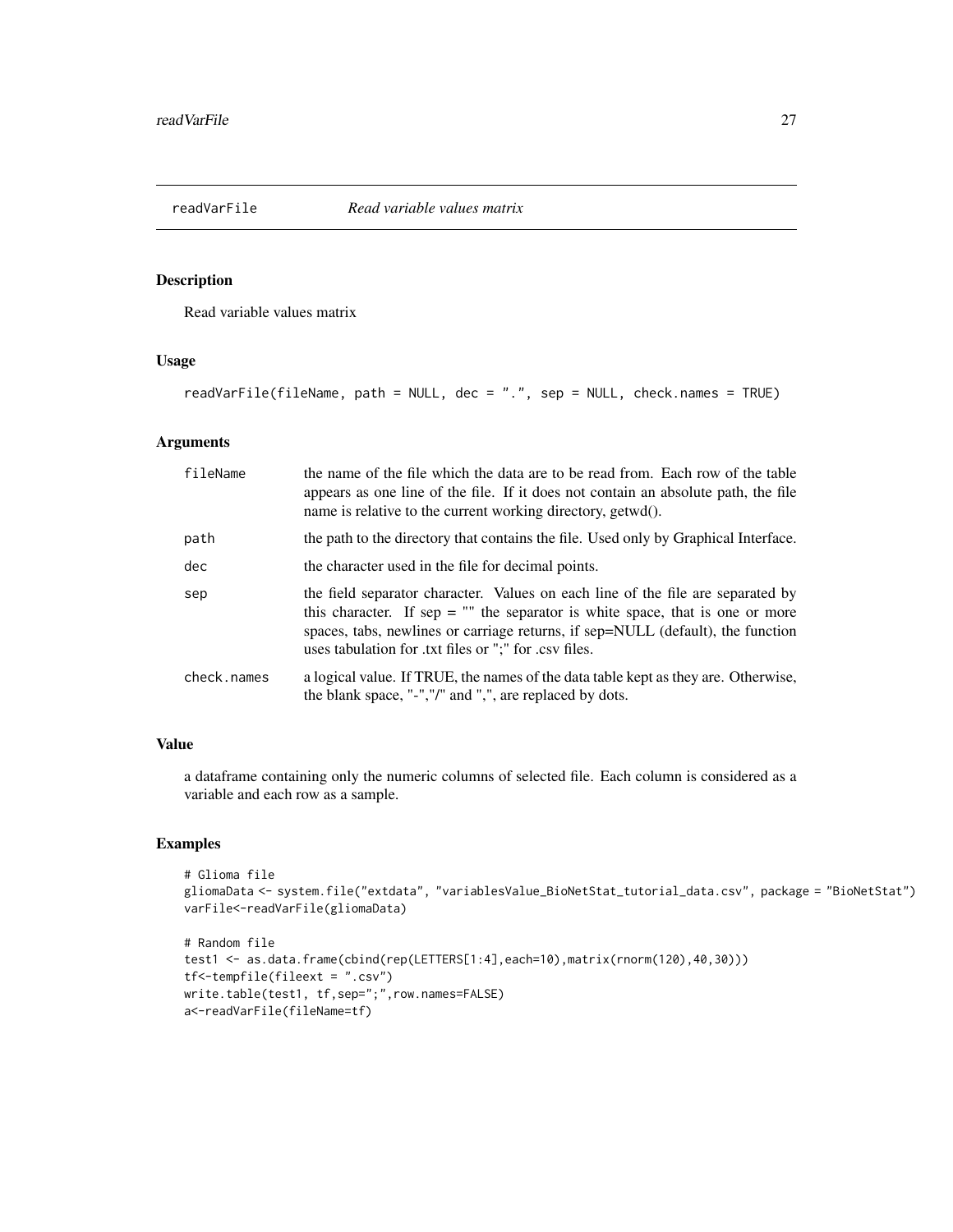<span id="page-27-0"></span>runBioNetStat *Run BNS*

# Description

Run BNS on the browser user interface.

#### Usage

runBioNetStat()

#### Value

open BioNetStat user interface

# Examples

# run runBioNetStat() # to open user interface of BioNetStat

varFile *Gene expression in glioma tissues*

# Description

Gene expression in glioma tissues

#### Usage

data(varFile)

#### Format

Object of class data.frame containing 134 variables (colunms) and 658 observations.

# Source

[TCGA - The Cancer Genome Atlas](https://cancergenome.nih.gov/)

# References

KINKER, G. S. et al. Deletion and low expression of NFKBIA are associated with poor prognosis in lower-grade glioma patients. Scientific Reports, v. 6, n. April, p. 24160, 2016.

# Examples

data(varFile) # Run BNS analysis